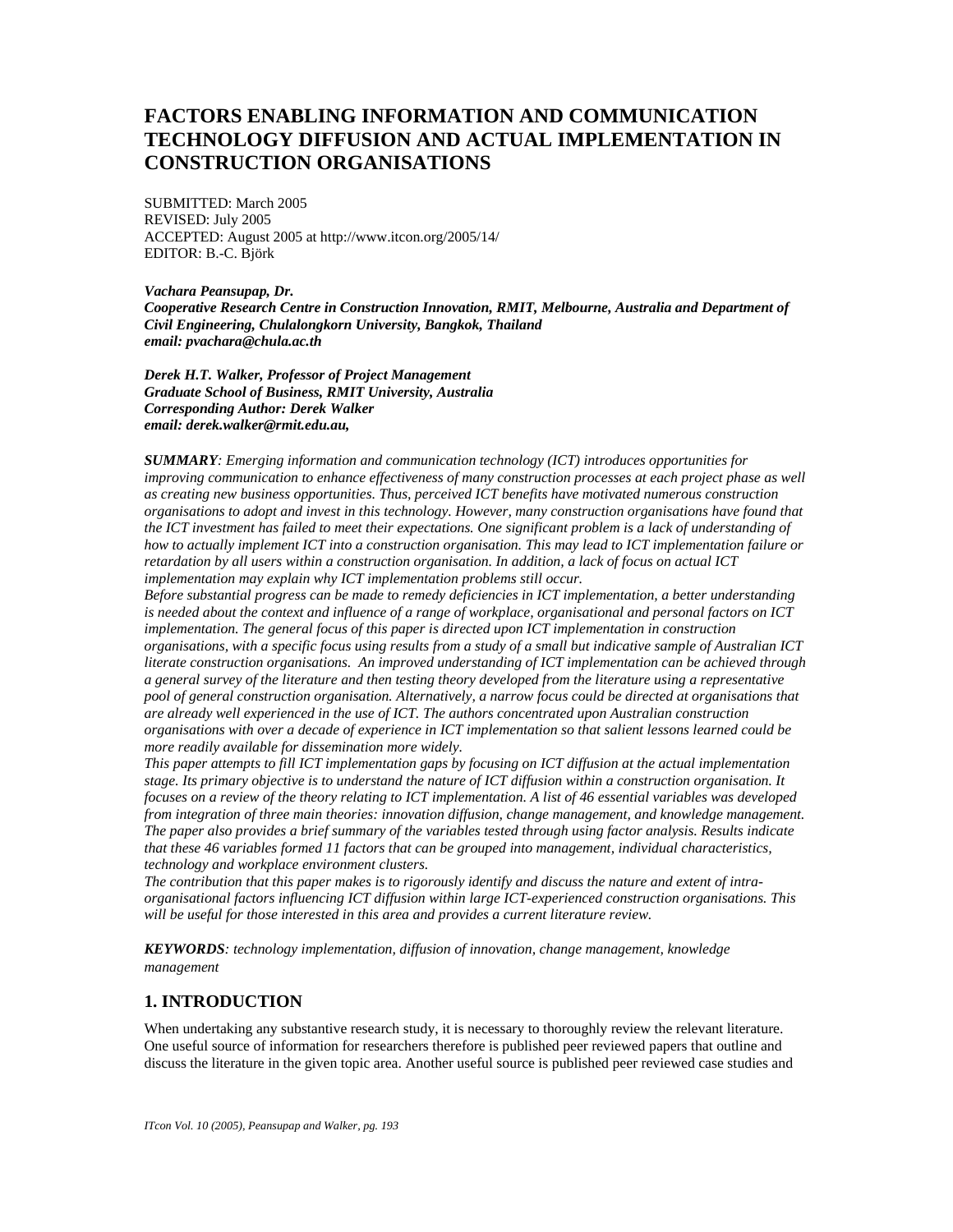reports of research undertaken. However, the latter suffers from problems of scope—reviewers and journal editors require limited literature review sections and a concentration upon details of the research exercise. Thus, the value undertaken by, for example, a PhD student in undertaking a literature review is lost in such papers.

This paper has as its primary goal to provide a comprehensive and rigorous review of the literature relating to ICT Diffusion. This entails presenting current theory developments that identified gaps that were addressed by the PhD thesis from which this paper was developed. As a secondary goal, a list of 46 variables that were tested by a survey are presented and results of factor analysis are briefly discussed so that readers can appreciate that the variables identified in the literature review were found to be valid and useful and have been successfully explored, tested and examined as part of the PhD examination process. A series of papers outlining results and findings from this work are in print (Goldsmith *et al.* 2003; Peansupap *et al.* 2003a; Peansupap *et al.* 2003b; Walker and Peansupap 2003; Peansupap 2004; Peansupap and Walker 2004, 2005a; Peansupap and Walker 2005c). The PhD thesis was successfully completed and awarded (Peansupap 2004) and is able to be accessed at http://adt.lib.rmit.edu.au/adt/public/adt-VIT20050331.101946/.

The structure of this paper is presented as follows. First, current practice of information technology (IT) and ICT is discussed. This is followed by a review of factors influencing ICT implementation. Next, a section on implementation of ICT as IT innovation is discussed and this leads to an argument that concepts of IT diffusion, change management and learning and knowledge sharing should be integrated to understand current ICT application practice. The next section discusses how these concepts could be integrated. The following section focuses upon five identified issues relating to actual ICT diffusion practice. Discussion on this review follows and a table identifying 46 variables that should be tested is then identified and presented. The final section presents a summary and points out limitations to the scope of the research.

# **2. CURRENT PRACTICE OF IT AND ICT IMPLEMENTATION**

Information technology (IT) and ICT have recently been identified as essential tools for improving communication in construction processes and for creating new construction business opportunities. Walker and Betts (1997) argue that ICT technologies, such as the Internet and the World Wide Web (WWW), could open up opportunities for construction businesses to operate globally. Also, other studies illustrate numerous advantages and benefits of using ICT in construction (Doherty 1997; Duyshart 1997; Skibniewski and Abduh 2000).

First, ICT can support information integration and this in turn can help to reduce the volume of information processed and reduce data re-entry by transferring information through Internet/Intranet protocols. This can provide benefits throughout project phases such as design, construction, and operation (Mitev *et al.* 1996; Anumba and Duke 1997; Aouad *et al.* 1999; Björk 1999; Deng *et al.* 2001; Sriprasert and Dawood 2002a, 2002c). Second, ICT use can enhance collaboration by supporting communication among project members and sharing of information and documents, especially when team members are located in different geographical areas (Duyshart 1997; Skibniewski and Abduh 2000; Abudayyeh *et al.* 2001; Ahmad *et al.* 2002; Sriprasert and Dawood 2002b). Third, ICT use can support 'e-commerce' and create opportunities to extend business or provide improved customer service (Kong *et al.* 2001a; Kong *et al.* 2001b; Alshawi and Ingirige 2002; Anumba and Ruikar 2002; Skibniewski and Nitithamyong 2004).

Benefits of ICT use by construction organisations have motivated several construction organisations to adopt and invest in this technology and many recent survey results indicate an increasing trend of firms using ICT in the construction industry (Futcher and Rowlinson 1999; O'Brien and Al-Biqami 1999; Rivard 2000). However, the magnitude of ICT adoption in construction practices remains low compared to other industries (ABS 1999, 2001, 2002; ACIF 2002). The above literature explains this slow ICT uptake as being a function of:

- The complex nature of the construction industry;
- ICT Immaturity levels;
- Financial constraints;
- Poor availability of tools for evaluating benefits of using ICT; and
- A lack of understanding of the ICT implementation process.

A recent study of the International Council for Research and Innovation in Building Research (Council for Research and Innovation in Building and Construction) W78 conference papers claimed that management of IT, especially adoption and implementation, has been identified as one of the three main conference themes (Amor *et al.* 2002). Similarly, the adoption of IT innovation at the implementation stage has also been judged as the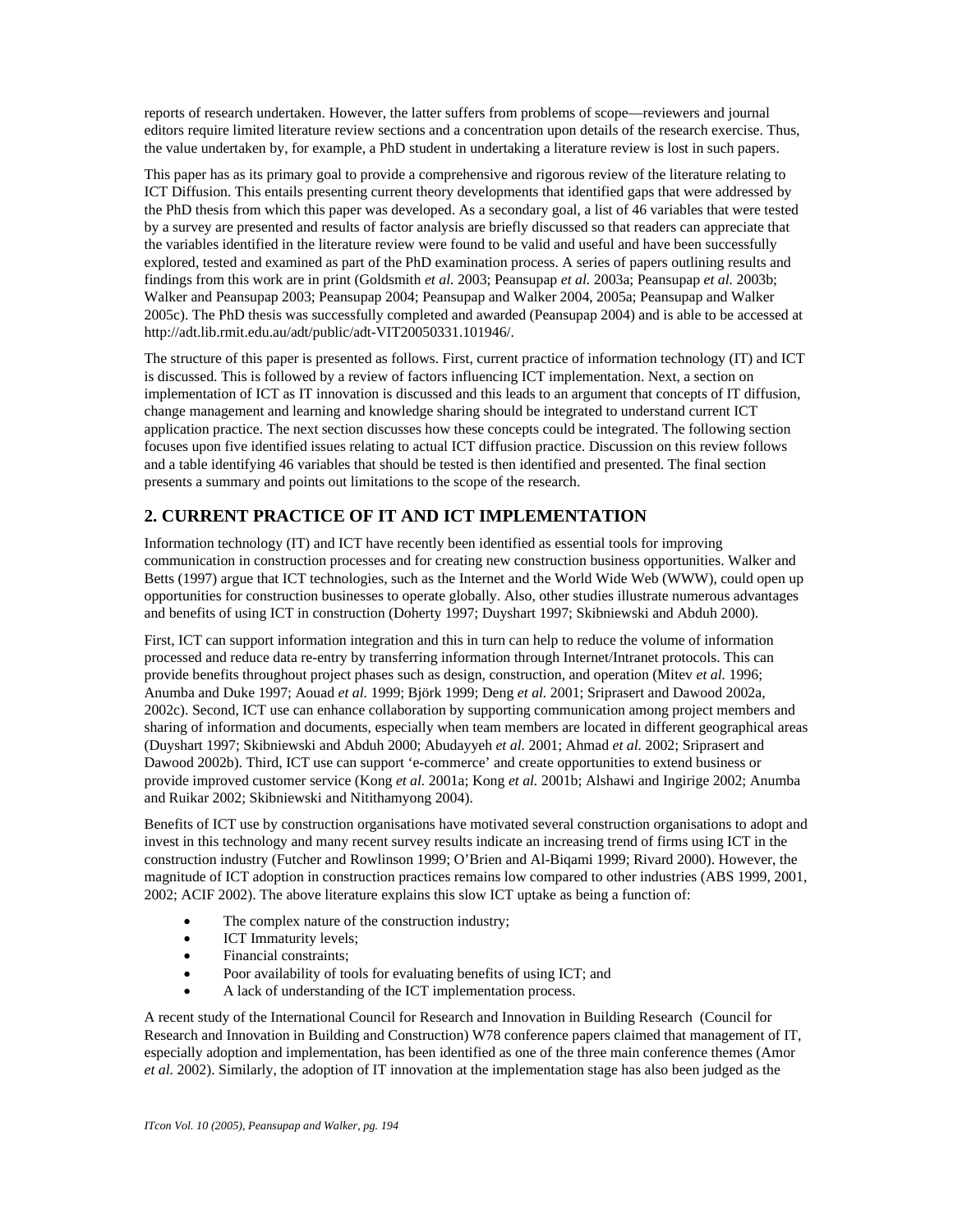most critical phase to concentrate upon to ensure successful technological innovation (Leonard-Barton 1988; Tornatzky and Fleisher 1990; Goodman and Griffith 1991; Attaran 2000). While the *development* of IT innovation is controlled by a relatively predictable environment (such as in a laboratory within a research and development (R&D) unit or IT department) *actual implementation* of IT is far more difficult to control because it involves the complex interaction of people in their workplace dealing with the technology. Also as an innovation is introduced, users are required to learn how to use an innovation and change the way they usually work. People tend to resist change due to habits acquired over time. This is a constraint on ICT adoption and diffusion. Such problems are compounded if the innovation concerned is unsuited to their conventional work practices (Goodhue and Thompson 1995; Mathieson and Keil 1998). For example, a project manager or an engineer may be more familiar with communicating with sub-contractors (and vice versa) via phone and fax instead of using email.

Many practitioners and academics are beginning to realise the importance of implementing IT and ICT throughout construction organisations. Recently, frameworks for strategic IT implementation were developed to provide a strategic view of IT success in construction (Jung and Gibson 1999; Peña-Mora *et al.* 1999; Peña-Mora and Tanaka 2002; Stewart *et al.* 2002). Furthermore, many studies seek to identify key drivers and barriers of IT implementation during initial adoption rather than during implementation (Laage-Hellman and Gadde 1996; Marosszeky *et al.* 2000; Songer *et al.* 2001). These research studies have adopted slightly differing approaches. Some explore barriers to IT use and adoption at the construction industry level (Tucker *et al.* 1999; Love *et al.* 2001; Stewart and Mohamed 2002). These studies agree that common barriers include low levels of IT skills and lack of IT investment. Some studies identify the various factors influencing the success of strategic IT implementation in organisations (Stewart *et al.* 2002). However, few of these empirical studies focus on factors and processes influencing ICT diffusion during the actual ICT implementation phase. To fill this gap, the research project (Peansupap 2004) reported upon in this paper was undertaken to extend our understanding of ICT implementation by applying diffusion of innovation (DoI), change management, and knowledge sharing concepts to explain intra-organisational ICT diffusion during actual ICT implementation in selected construction organisations. The integration of these three concepts can help to explain how people learn and exchange knowledge necessary for innovation diffusion and how people cope with the necessary changes in work and management practices that result from fully adopting an innovation.

### **3. REVIEW OF FACTORS INFLUENCING ICT IMPLEMENTATION**

Before focusing on ICT diffusion at the actual implementation stage, it is essential to review the current research related to factors influencing ICT implementation within construction research. Earlier research studies identify and evaluate a range of variables contributing to success of initial adoption and actual ICT implementation. These studies mainly focus on barriers and drivers from the initial adoption view. For example, Laage-Hellman & Gadde (1996) identify EDI implementation barriers in the Swedish construction industry. Marsh & Finch (1998) and Marsh & Flanagan (2000) investigate drivers and barriers of Auto-ID adoption from both industry and organisational views. Marosszeky *et al.* (2000) investigate the causes of low levels of adopting ICT that show risk factors related to adoption and implementation of ICT. Whyte & Bouchlaghem (2001) study the issues and process that influence VR implementation. Songer, Young & Davis (2001) focus on social barriers to IT innovation (such as 3D, data warehouse, engineering applications, web, data management) across organisations. Stephenson & Blaza (2001) concentrate on organisational change that influences the success of IT implementation. Appendix 1 presents an historical summary of case studies reported from 1996 to 2004 of drivers of and barriers to IT adoption and implementation at the *industrial and organisational* view grouped by technological, individual, managerial, and other ICT adoption and implementation issues.

From the *factor research* view, Appendix 1 presents results from previous research related to initial ICT adoption and general ICT implementation from both industrial and organisational perspectives. These are based on identifying factors that affect only the early stage of ICT diffusion and provide a useful indicator of the decision-making rationale at the initial adoption stage. However, these studies lack detailed insights into the nature and degree of the impact of variables that influence actual implementation. These factors can be classified as individual characteristics, technological characteristics, managerial and organisational support, and the nature of knowledge sharing in the workplace environment. Furthermore, data collected for the appendix table were mainly drawn from top management and IT managers so these studies may only reveal and concentrate on strategic management issues rather than reveal important operational implementation issues. Therefore, rather than focusing on factors related to *initial adoption*, the research project reported upon in this paper was focused on factors influencing ICT at the *actual implementation* stage.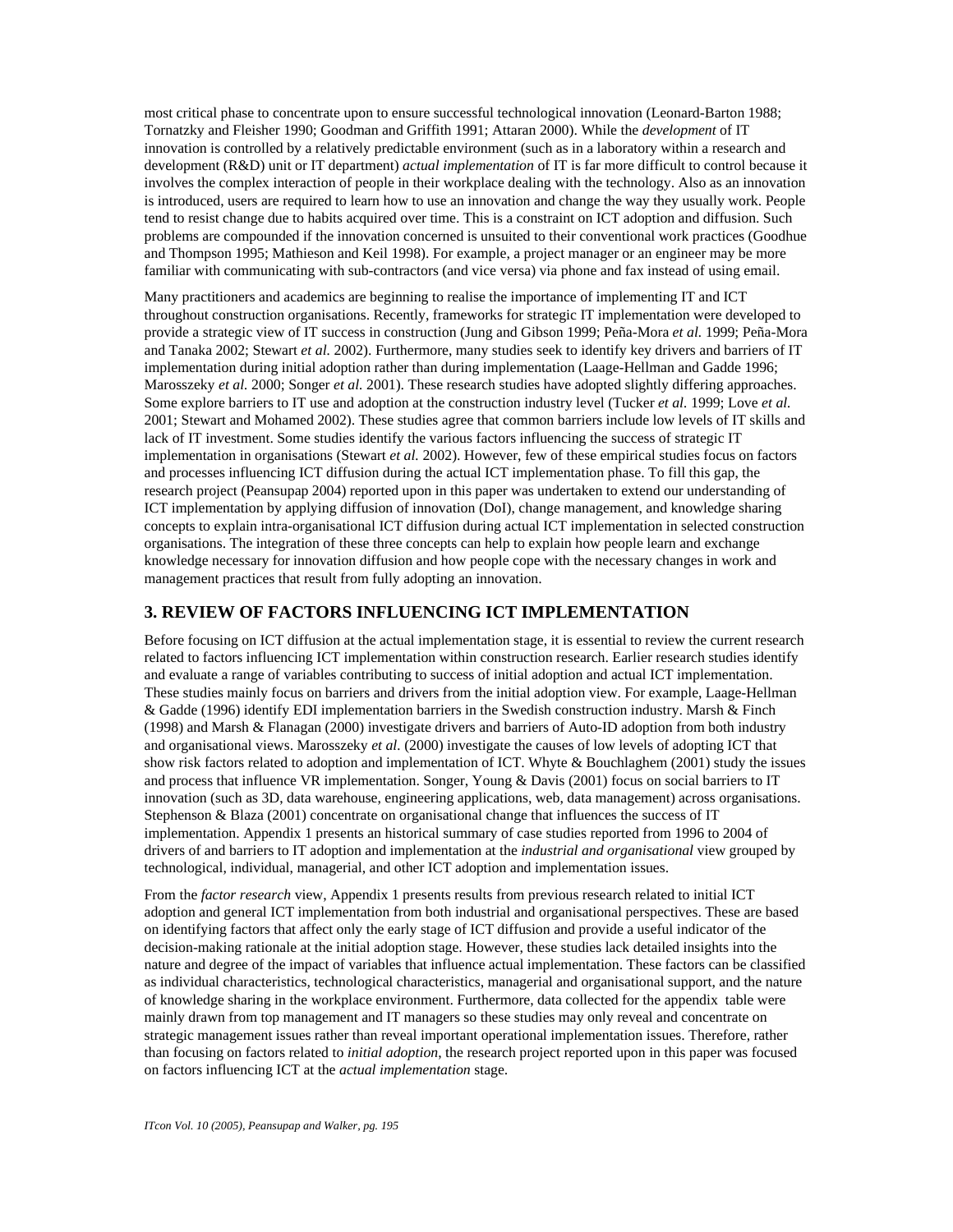Although the research studies in the appendix table were mainly focused on factors influencing construction ICT implementation, few have focused on the *users' perception* of ICT implementation (Mohamed and Stewart 2003). For example, Stewart and Mohamed (2002) identified barriers to IT implementation in developing countries. Nitithamyong and Skibniewski (2003) identified 36 success/ failure factors and 34 variables measuring success/failure in implementing of web-based construction project. Huang *et al.* (2003) identified the criteria for IT adoption decision within construction industry. Stewart et al. (2004) studied barriers/problems of IT implementation but these factors were mainly focused upon the initial adoption decision-making process rather than on the *actual implementation* of ICT. Further, no research appears to have been undertaken on factors drawn from construction innovation diffusion, change management and learning and sharing knowledge perspectives that could fill the identified gap in our understanding of the ICT *implementation* process—that is, what is taking place when ICT applications are being implemented. To overcome this knowledge gap it is necessary to extend the identification of traditional DoI variables by integrating other variables from change management, and sharing and learning concepts because ICT implementation is concerned with people-related as well as technical issues. Thus, it was necessary to identify these variables in order to understand how they may influence current IT innovation diffusion processes, in particular ICT application. Three main research questions were established:

- 1. What are the essential factors that influence ICT diffusion at actual ICT implementation within large Australian construction organisations?
- 2. To what extent have these ICT diffusion factors been experienced by ICT users within large Australian construction organisations?
- 3. How do these ICT diffusion factors influence the diffusion processes within large Australian construction organisations?

### **4. IMPLEMENTATION OF ICT AS AN IT INNOVATION TASK**

Actual ICT implementation involves complex technical and social issues. Many practitioners believe that ICT implementation failures occur due to technical issues rather than social issues (Griffith *et al.* 1999). However, recent studies by Björk (2002) and O'Brien (2000) suggest that technical problems may have limited impact on individual adoption of ICT. More recent innovation research is leading us to the conclusion that innovation implementation failure is not so much a function of the characteristics of the innovation itself but may depend more on the way that innovation implementation occurs. It was found, for example, that ICT implementation needs to be managed and structured because ICT is a critical facilitator of success of other ICT innovation diffusion initiatives (Green and Hevner 2000). Thus, overlooking principles of ICT implementation (such as knowledge transfer through technology and by people) may cause failure of general IT innovations and also ICT.

To examine the concept of managing an actual ICT implementation, factors and processes need to be identified, however, this paper will focus only on factors at the actual implementation stage. These factors were identified from the integration of three theoretical concepts—innovation diffusion, change management, and knowledge sharing and learning. This study aims to identify key factors that influence ICT diffusion amongst experienced ICT users who currently adopt and use ICT within large construction organisations.

Therefore, it is essential to answer the question why the integration of variables from innovation diffusion, change management, and knowledge sharing and learning helps to explain the ICT diffusion during actual implementation. First, the innovation diffusion concept identifies variables that impact on the initial ICT adoption—technological characteristics, communication channels, and social issues that may be considered to be generally stable, static or slow to change (Rogers 1983; Tornatzky and Fleisher 1990). These variables influence ICT users' adoption decisions. However, during a continuous ICT implementation exercise more dynamic variables come into play. Change management and knowledge sharing and learning influences provide a dynamic change phenomenon that can strengthen or weaken the innovation diffusion process. A number of factors or variables that may impact on ICT diffusion can be derived from the literature on these theories. Change management variables that may affect IT and ICT diffusion can be grouped into motivation, training and technical support, supervisor support and open discussion categories (Senge *et al.* 1999; Galbraith 2002). In addition, variables from knowledge sharing and learning literature (Nonaka and Takeuchi 1995) also provides a basis for the development of skill among ICT users (Attewell 1992; Davenport and Prusak 1998) and also skill and knowledge transfer through communities of practice (Gallivan 2000; Wenger and Snyder 2000). As a result,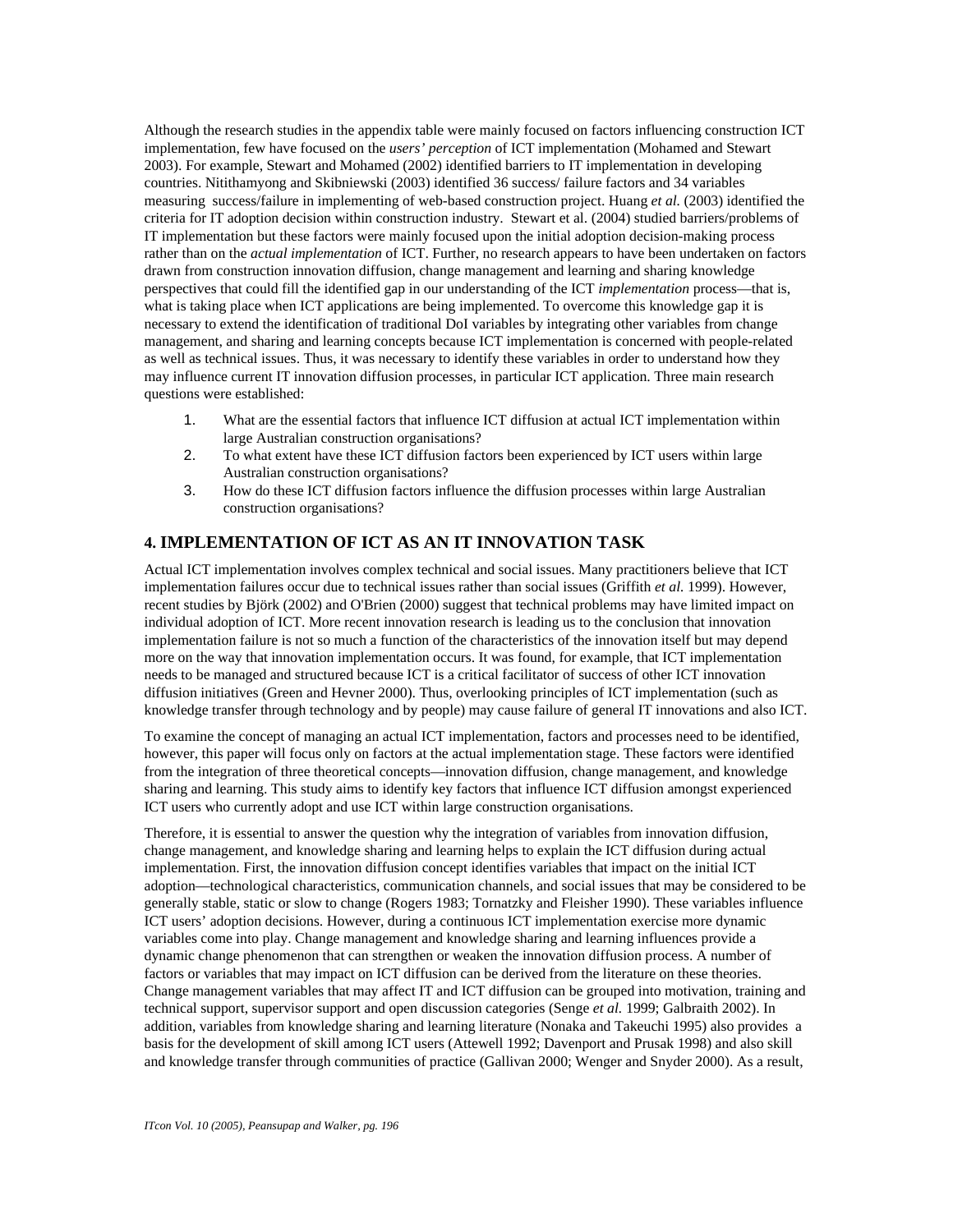the integration of these three theoretical bodies of knowledge can assist us to better understanding both the nature of static and dynamic variables that influence ICT diffusion at the actual implementation stage.

# **5. REVIEW OF THREE CONCEPTS RELATED TO ICT IMPLEMENTATION**

# **5.1 IT diffusion concept**

Rogers' (1983) generic innovation studies identified personal characteristics, innovation characteristics, and organisational characteristics attributes as principal factors influencing DoI. Meta-analysis of 75 studies by Tornatzky and Klein (1982) related to innovation implementation revealed that three out of ten main characteristics influencing innovation adoption and implementation were: relative advantage, compatibility, and complexity. Moore & Benbasat (1991) also used DoI theory to develop an assessment tool to measure individual perceptions that impacted on IT innovation adoption. Their study highlights and confirms key variables that influence IT diffusion, being relative advantage, compatibility, ease of use, demonstrability, image, visibility, trailability and voluntariness.

Other studies focus on attributes that impact on or predict the rate of adoption by individuals or organisations (Astebro 1995; Teng *et al.* 2002). Astebro (1995) studied the use of electronic mail systems (EMS) in four main departments in a large Swedish manufacturing company and found that social and management factors influence the rate of EMS diffusion. His data fitted with the basic DoI model. Also, Teng, Grover & Guttler (2002) studied twenty IT innovations in 313 large American firms and developed a diffusion model including both internal and external factors that explained the pattern of diffusion. The significance of their study findings was that different IT innovations provide different patterns of diffusion.

Other research has attempted to add the related learning (Attewell 1992) and social interaction variable to a DoI model. For example, Attewell (1992) added the learning perspective into innovation theory and argues that innovation diffusion requires organisational learning in which users gain knowledge about IT innovation use.

Some factors seem to have a different impact when they occur at different stages. For example, Cooper & Zmud (1990) determined that the managerial interactions influenced an inventory control system throughout diffusion stages. However, such interactions only influenced the introduction rather than actual implementation of that particular innovation. Kwon (1990) identified separate prior and post-implementation DoI stages and found that interpersonal communication and innovation maturity are two key factors influencing technology infusion. Infusion is defined as the final stage of IT implementation whereas adoption is defined as the introduction stage. Earlier IT innovation diffusion research studies have been applied to inter-organisational adoption that occurs within project-based organisations. They focus on the inter-relationships between organisations that influence the use of technology within industry. However, few of these studies have been focused on understanding how to diffuse ICT within a construction organisation after ICT organisational adoption—defined as the *actual implementation* stage (Regan and O'Connor 2000; Whyte and Bouchlaghem 2001).

The primary focus of this paper is on how to effectively apply innovation diffusion to enhance the management of ICT implementation within a construction organisation. However, a review of literature reveals gaps in DoI theory. First, traditional innovation diffusion theory is focused on the adoption of IT innovation by independent users who can decide whether to adopt or reject using it. The situation is different with the diffusion of IT within an organisation, in which the organisation adopts IT innovation and then encourages and facilitates its use to expected users. In this case, user response to DoI will depend upon the organisational decision. Second, traditional innovation diffusion theory is focused on actual implementation factors and processes. A factor research approach mainly focuses on the primary factors that influence the adoption decision whereas process research approach focuses on the series of processes that occur in the R&D department. Very little research has been conducted on the secondary factors and processes that influence the actual implementation after the adoption decision has been made. This may be why many IT implementations fail.

# **5.2 Change management concept**

IT implementation related problems were viewed as change management constraints relating to organisational behaviour and processes and/or users' behaviour. Change management constraints occur because IT management often only focuses on technical problems rather than organisational problems (Humphrey 1989). Markus, and Benjamin (1997) claim that the failure of IT change derives from the traditional belief of managers and IT experts that technology is a *'magic bullet'* and so they neglect the essential role of people in any change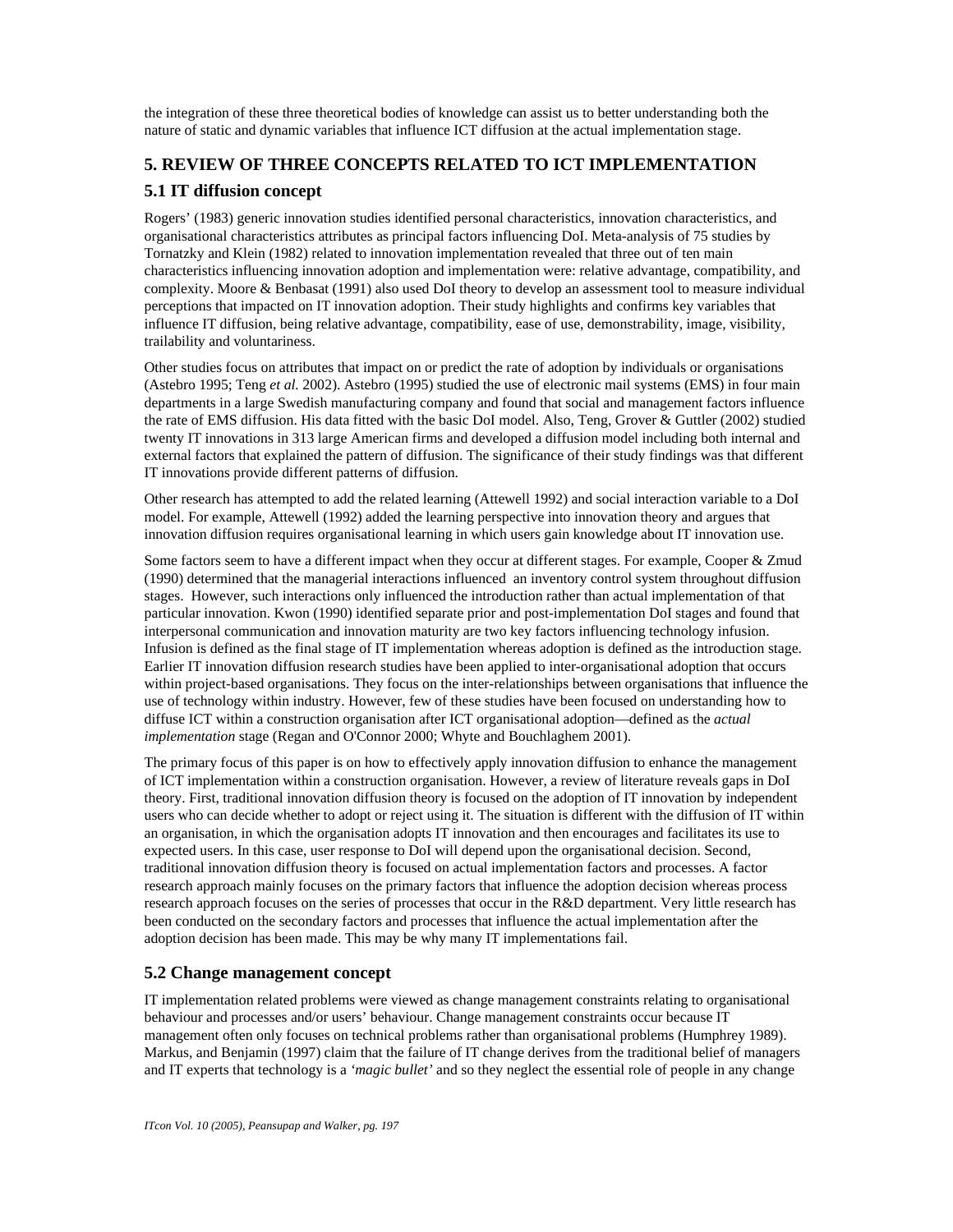management task. However, solving technical issues can minimise users' resistance to technological innovation. Martinko *et al* (1996) argue that IT implementation failure is more likely to occur because of *'user's resistance'*, as it involves change of users' behaviour to handle new tools. Thus, IT implementation success is often realised by managers who understand the management of technological change (Mckersie and Walton 1991; Regan and O'Connor 2000, p.361). Therefore, we focus on change constraints grouped into barrier categories such as individual users, group users, and organisational, management, and technology influences.

The change management concept highlights three main issues. First, the concept of change management is required as an additional IT implementation process. Second, it is a dynamic activity that facilitates and maintains continuous change. Third, it involves interaction between strategy, structure/process, technology and people. The interaction of each factor provides the basic understanding of how change occurs. However, it is also necessary to focus on how to manage and control change. In addition, change-related IT implementation is unavoidable. Thus it is essential to understand how change should be managed in relation to the introduction of IT within an organisation (Regan and O'Connor 2000). Senge et.al. (1999) identify the learning concept as a key part of managing change within organisations and propose four key management issues: (1) motivation, (2) training and technical support, (3) supervisor support and rewards, and (4) open discussion and learning environment. The details of each factor will be discussed in section 6.

### **5.3 Learning and knowledge sharing concept**

The third concept involving IT implementation is learning and knowledge sharing. As mentioned earlier, IT implementation needs users to learn how to operate new IT tools. Therefore, learning should be part of intraorganisational IT implementation diffusion (Attewell 1992). Learning may occur as self-learning, learning from an expert, or learning from peers. Self-learning often involves access to written sources or through experience trial and error. Self-learning is dependent on personal characteristics and IT experience. Learning from domain experts is a viable alternative way of learning that is dependent upon knowledge, expert availability and quality of communication between experts and novices. This is traditionally provided through formal or informal training, short courses, or university courses. Learning from peers occurs when users share personal experiences. This occurs when peers have high confidence levels in using IT. Learning from peers is a useful source of IT implementation support where people have specific operational questions that require a rapid and effective response to address a specific, usually urgent, problem. Formal learning occurs when organisations formally provide knowledge resources that facilitate delivery of IT knowledge into and within the organisation, for example training and technical help desk IT support. Informal learning occurs during social interaction. Communities of practice (COPs) generate knowledge networks that enhance and sustain competitive advantage and they are also used to help COP members actually use ICT tools. Etienne Wenger defines communities of practice as 'groups of people informally bound together by shared expertise and passion for a joint enterprise' (Wenger and Snyder 2000, p.139).

#### **5.4 Integration concepts of innovation diffusion, change management, and learning and sharing knowledge**

Through analysis of the intersection of these bodies of knowledge, gaps in current knowledge about ICT diffusion in the construction industry can be identified. Theories of innovation diffusion, change management, and sharing and learning were used to develop an initial framework for influencing users' diffusion of ICT within construction organisations in FIG. 1. Diffusion success is determined by factors that influence technology adoption and by the way in which potential users within organisations adopt the technology. Roger's (1995) diffusion model identified technological characteristics, communication channels, social systems and diffusion rate as factors affecting innovation adoption. The innovation diffusion rate depends on the first three factors (Rogers 1995). However, ICT innovation diffusion within an organisation requires its management to facilitate and encourage people to adopt an ICT initiative. An organisation can do this through its actions: motivating staff; providing appropriate training and technical support; and ensuring supervisor support and open discussion (Senge *et al.* 1999).

FIG. 1 illustrates static factors of innovation diffusion that include factors that influence the ICT adoption decision. First, the characteristics of technological innovation (i.e. relative advantage, ease of use, compatibility) are the primary criteria that influence the individual's adoption decision. Second, communication channels (i.e. mass media and personal communication) facilitate ICT diffusion by disseminating information regarding the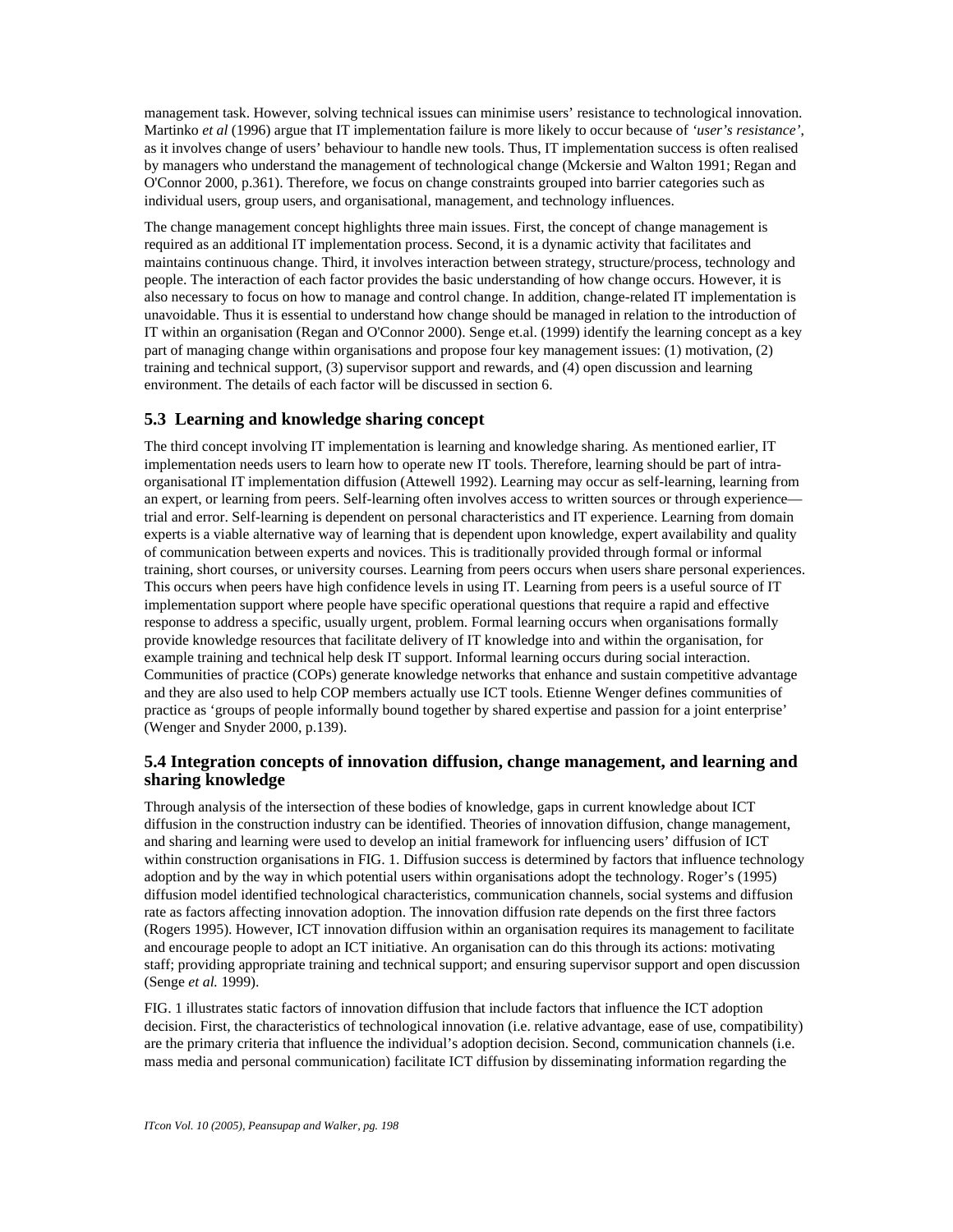application and by pooling individual experience. Third, the social context (i.e. type of users, leader opinion and culture issues) can also influence an individual's adoption decision on technological innovation by personal and social behavioural interaction. Based on the description of static factors, these factors are used to determine the primary individual's adoption decision. However, these factors fail to explain the dynamic nature of the adaptation processes that drives technological innovation into an organisation.



#### *FIG. 1: Integration of factors related to ICT diffusion*

Dynamic factors of change management and the learning and sharing of knowledge compliment static factors that facilitate ICT diffusion. Dynamic factors consist of motivation, training and technical support, supervisor support, an open discussion environment and the sharing and learning of IT knowledge with others. These factors involve supportive change mechanisms that facilitate ICT diffusion within an organisation. Integrating both static and dynamic factors help us better understand ICT diffusion within an organisation. Integration of the three main concepts (innovation diffusion, change management, and learning and sharing of knowledge) can be grouped into five aspects involving ICT diffusion at the actual implementation stage—self-motivation, training and technical support, technological characteristics, workplace support environment, and a sharing and learning environment.

### **6. ISSUES RELATED TO ACTUAL ICT IMPLEMENTATION FROM INTRA-ORGANISATIONAL DIFFUSION PERSPECTIVE**

The framework of understanding ICT diffusion at the actual implementation stage consists of five main areas: (1) self-motivation; (2) training and technical support; (3) technology characteristics; (4) environment for workplace support; and (5) a knowledge sharing environment. These five aspects were developed from the literature related to IT/ICT implementation<sup>1</sup>, innovation diffusion, change management, and knowledge management (sharing and learning focus). They are discussed in more detail below.

 $\overline{a}$ 

<sup>&</sup>lt;sup>1</sup> Throughout this section the reviewed literature for IT refers to applications that include ICT. Thus the more general representation of this has been to use IT/ICT to indicate this dual or inclusive concept.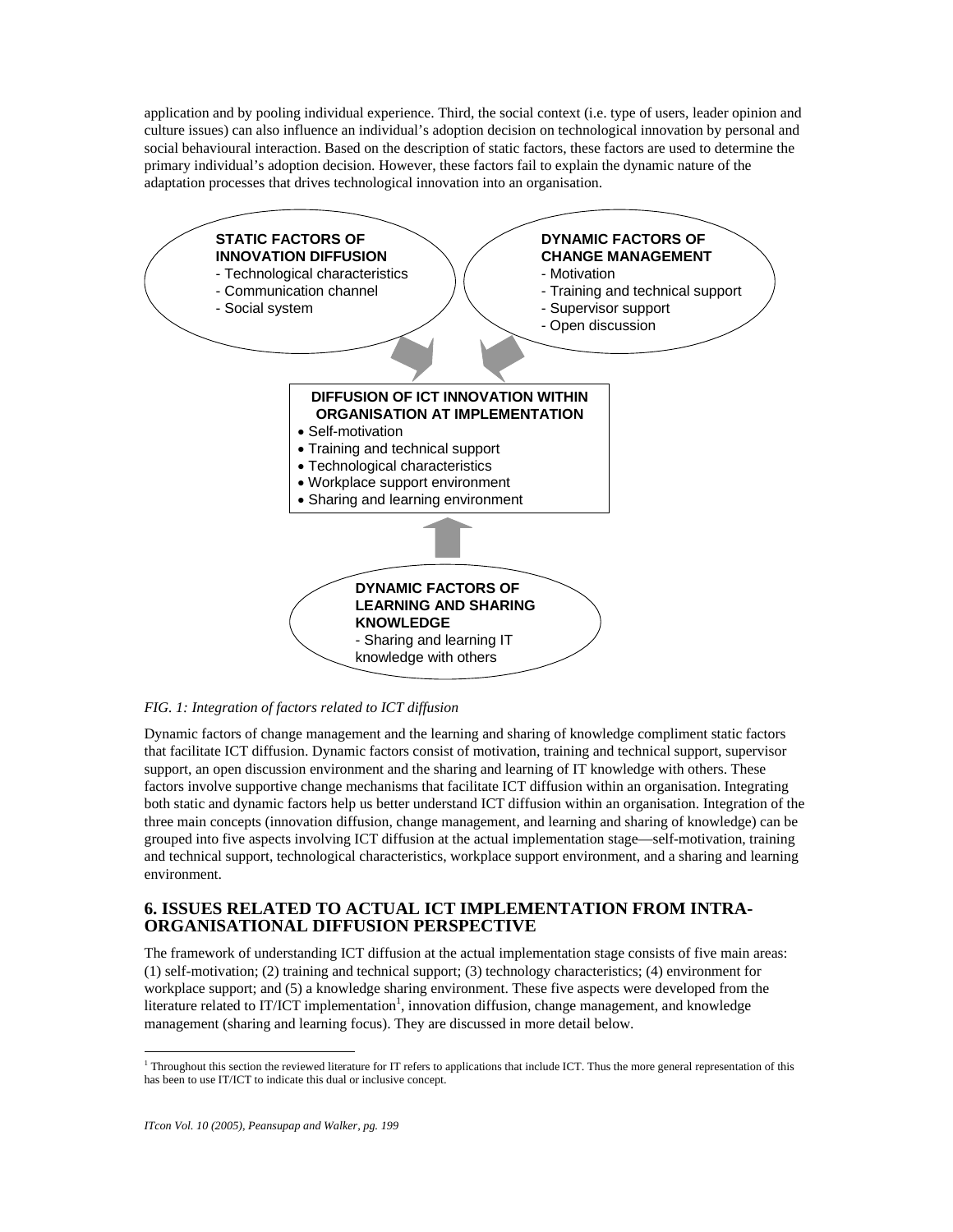# **6.1 Self-motivation**

After an organisation decides to adopt IT/ICT, it is essential to focus on the actual implementation process that involves the encouragement and support of its adoption and use by potential IT/ICT users (Eason 1988; Regan and O'Connor 2000). During the actual implementation period, IT/ICT use remains dependent upon the individual's decisions whether to accept or reject the application. This is in turn affected by the degree of motivation. Egbu, Gaskell & Howes (2001) found that users perceived themselves as the major motivational force behind IT/ICT use. It is interesting to understand what might motivate individuals to use an IT/ICT system. From the literature review, the motivation associated with the use of IT/ICT might be grouped into two main categories: user's characteristics and user's attitudes (Davis *et al.* 1989; Coffin and MacIntyre 1999).

#### **6.1.1 Personal/Individual characteristics**

One motivation behind an individual's IT/ICT application use is their characteristics, such as self-confidence, enjoyment of learning and their previous foundation IT skills. Users with high self-confidence levels are more likely to use and adopt IT/ICT applications than users with low self-confidence (Murphy *et al.* 1989).

Murphy, Coover & Owen (1989) defined self-efficacy as an individual capability and skill relating to their job while self-confidence may be defined as a user's belief in their capability to use a skill. Users who have a high level of confidence in IT/ICT use for example might not necessarily have a high self-efficacy but high selfconfidence can lead to their IT/ICT use. O'Brien (2000) argues that users with high levels of self-confidence, for example, are more likely to adopt and use web-based project applications. As a result, self-confidence could be a basic element of self-efficacy that initially motivates individuals to use IT/ICT applications.

Furthermore, an individual's characteristics such as their enjoyment of learning how to use IT /ICT applications can motivate their use and adoption. However, previous studies found that perceived enjoyment has an insignificant relationship with the use of IT, although this can have an direct impact on the individual's IT use performance (Davis *et al.* 1989; Igbaria *et al.* 1996). Songer, Young & Davis (2001) also support the argument that users' willingness to learn influences IT/ICT implementation.

Finally, Igbaria, Iivari & Maragahh (1995) found that previous experience has an direct influence on the use and adoption of IT/ICT. Individuals are able to use their existing IT skills to perform the task. They found that computer experience is likely to improve a person's perceptions and belief of the usefulness of the IT/ICT by enhancing their beliefs in their ability to master the challenge and to reduce any fears. Björk (2002) also found that different users' attitude and skills have different influences on the use and adoption of online document management systems. However, lack of existing IT/ICT computer skill and experience of IT/ICT may lead to a delay in actual IT/ICT implementation (Love *et al.* 2001; Stephenson and Blaza 2001; Stewart and Mohamed 2002; Nitithamyong and Skibniewski 2003; Thorpe 2003).

### **6.1.2 User's attitudes**

User's motivation to use IT/ICT might also be related to their attitude toward technology such as perceived clear advantage of use, ease of use, relevance to their job, and professional credibility. The first two variables 'clear advantage' and 'ease of use' are found to be associated with their IT/ICT use. Rogers (1983) found that a perceived clear advantage is an important technology characteristics that generally influences innovation diffusion. Davis, Bagozzi & Warshaw (1989) proposed a technology acceptance model (TAM) that predicts a user's intention to use IS. The result shows that perceived usefulness and perceived ease of use are essential variables motivating the use of word processing technology in an education environment. Similarly Igbaria, Parasuraman & Baroudi (1996) found that usefulness and ease of use motivates professionals and managers to use computers and that users are more likely to use and adopt computer technology if they think that it is useful to improve their productivity and performance and Igbaria and Tan (1997) suggest that IT/ICT adoption by an organisation might affect both individual and organisational productivity. Also, IT/ICT use may build professional credibility whereby users use technology because they would like to perform their work using more 'cutting-edge' technology. Moore & Benbasat (1991) found that image variables, e.g. prestige, high profile and status, are key elements influencing users' adoption.

### **6.2 Training and technical support group**

Training is a primary organisational IT/ICT diffusion factor because it helps users understand how to best use and adopt IT/ICT applications. Training was found to be an essential factor in information system (IS) success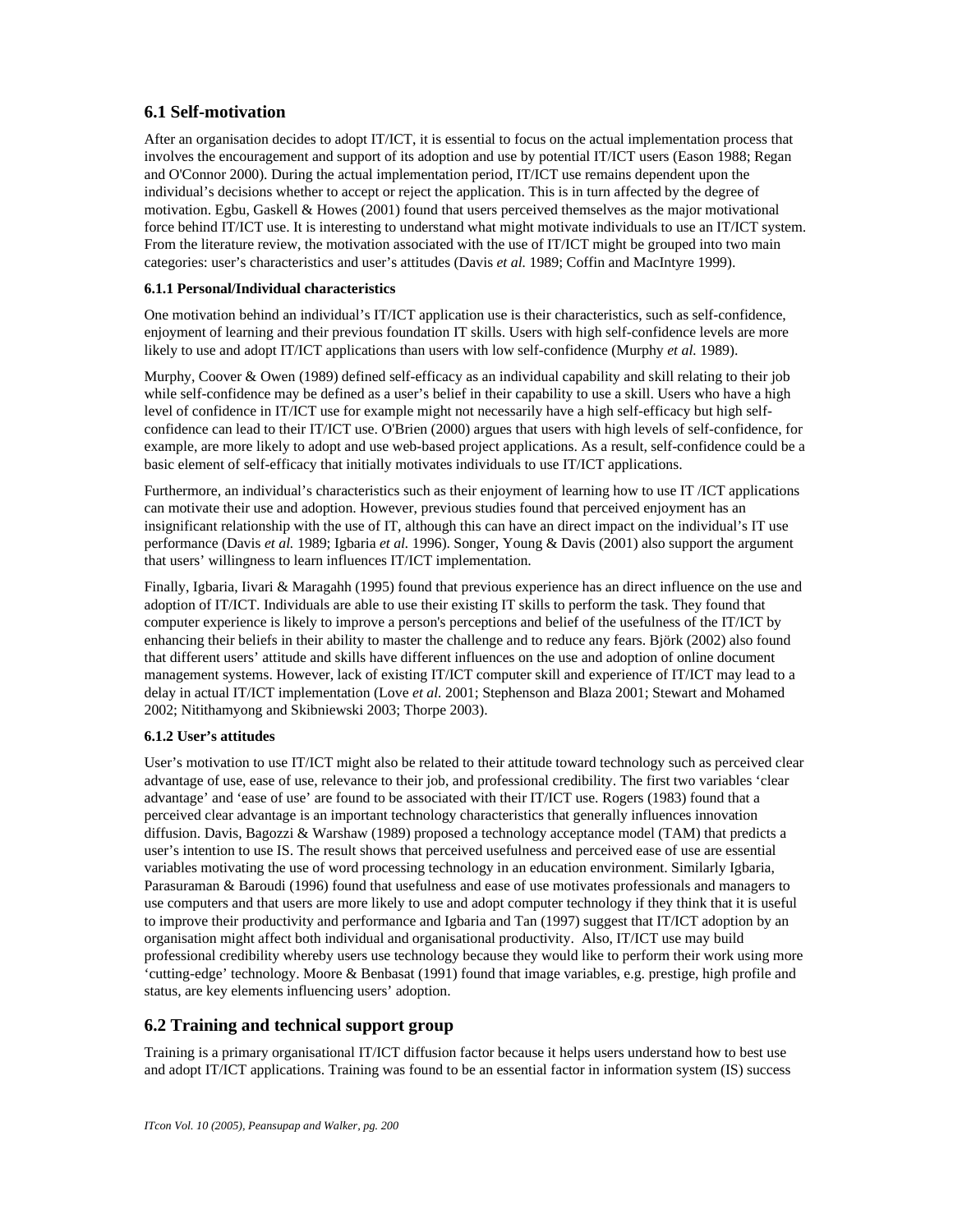during the implementation stage (Compeau and Higgins 1995; Alp *et al.* 1997; Carlopio 1998; Akins and Griffin 1999; Sackton 1999). Similarly, Nelson and Cheney (1987) found that training influences users' ability and acceptance of IS because they take time to learn and use only a few IS capabilities. Also, their lack of skill and training was found to be an important barrier to business accessing the Internet (ABS 2002). Likewise, many construction case studies found that lack of training is a key barrier to adopting and using IT/ICT applications (Songer *et al.* 2001; Stephenson and Blaza 2001; Weippert *et al.* 2002b).

Nelson (1991) argues that because there is a limit for everyone to learn all aspects of business knowledge, training should provide specific skills that are related to users' need and work processes. User behaviour also affects the training needs of users classified as 'pragmatists' (O'Brien 2000), so it is important to assess users' training requirements to reduce the knowledge gap between what they already know and what they need to know to best perform their job through undertaking a personalised user needs analysis (Nelson *et al.* 1995). The assessment of training not only assists the organisation in understanding the knowledge gap but it also improves the effectiveness of training (Carlopio 1998). For example, training assessment helps trainers to prepare both the context and level of training to ensure compatibility with users' need. Nelson (1991) also suggests that the organisation needs to assess knowledge and skill requirements necessary for users to perform their job. He found that IS personnel need organisational knowledge such as business objectives and goals whereas end-users require specific IS-related skills such as the use of applications.

Users need time to actively participate during the training program because they generally do not have time to learn beng busy with or distracted by their work duties (Senge 1992; Huysman *et al.* 1994). This lack of time restricts the effectiveness of implementing a change initiative (Senge *et al.* 1999). People are reluctant to commit their time to learning and training if they have no time to practise and reflect. Staff in construction organisations can feel especially limited in their time to effectively learn to use new IT/ICT applications (Whyte and Bouchlaghem 2001). To improve their use of IT/ICT applications, learners should be provided with enough time to develop their skill and familiarise themselves with any new system (Akins and Griffin 1999; Sackton 1999).

It is also necessary to provide technical support for solving problems when using an IT/ICT application (Markus and Keil 1994; Prescott and Conger 1995). Trevino & Webster (1992) studied factors influencing use of email and voice mail. They found that positive use outcomes depend on the type of technology, ease of use, and technical support. Technical support also depends on managerial support.

Motivation of users to learn and apply IT/ICT in their job has also been recently studied. Training programs should provide quality training that avoids disinterest and boredom (Wilson 1997). Therefore, the quality of training is an essential factor influencing IT/ICT use. Wilson (1997) found that most users applied only 20% or less of an email application function. Thus, training could increase IT/ICT user efficacy levels and improve their performance because self-learning have limitations. For example, although a manual such as "quick reference guide" can provide an understanding of how the software functions work, it rarely describes how functions can be applied to effectively perform an individual's job. Therefore, users still require actual training and group support to help them clearly understand how to effectively use an IT application. Users also need technical support to solve problems when using an IT/ICT application because technical support helps users to solve problems (Kueppers and Schilingno 1999). This can be provided by technical support groups, a help desk group, groups who develop in-house applications, or by specialist software support organisations.

#### **6.3 Technology characteristics**

Technology characteristics influence IT/ICT diffusion processes and are an important element influencing IT/ICT adoption. According to Rogers (1983; 1995), innovation attributes supporting diffusion are: relative advantage, compatibility, trial and experiment, observability, and an innovation being perceived to be superior to the item or process being replaced.

Tornatzky and Klein (1982) found that innovation characteristics have a relationship with innovation adoptionimplementation. By using a meta-analysis of articles, their results indicated that three innovation characteristics compatibility, relative advantage, and complexity - had been frequently found to be factors influencing technology adoption and implementation. Relative advantage attributes also have an influence on users' perception of technology (Igbaria *et al.* 1996; Lederer *et al.* 2000). In addition, Ramamurthy (1994) found that compatibility has a positive influence on organisational IT/ICT adoption and implementation. For example, IT/ICT that was designed to replicate manual or paperwork is easy for users to accept because they feel familiar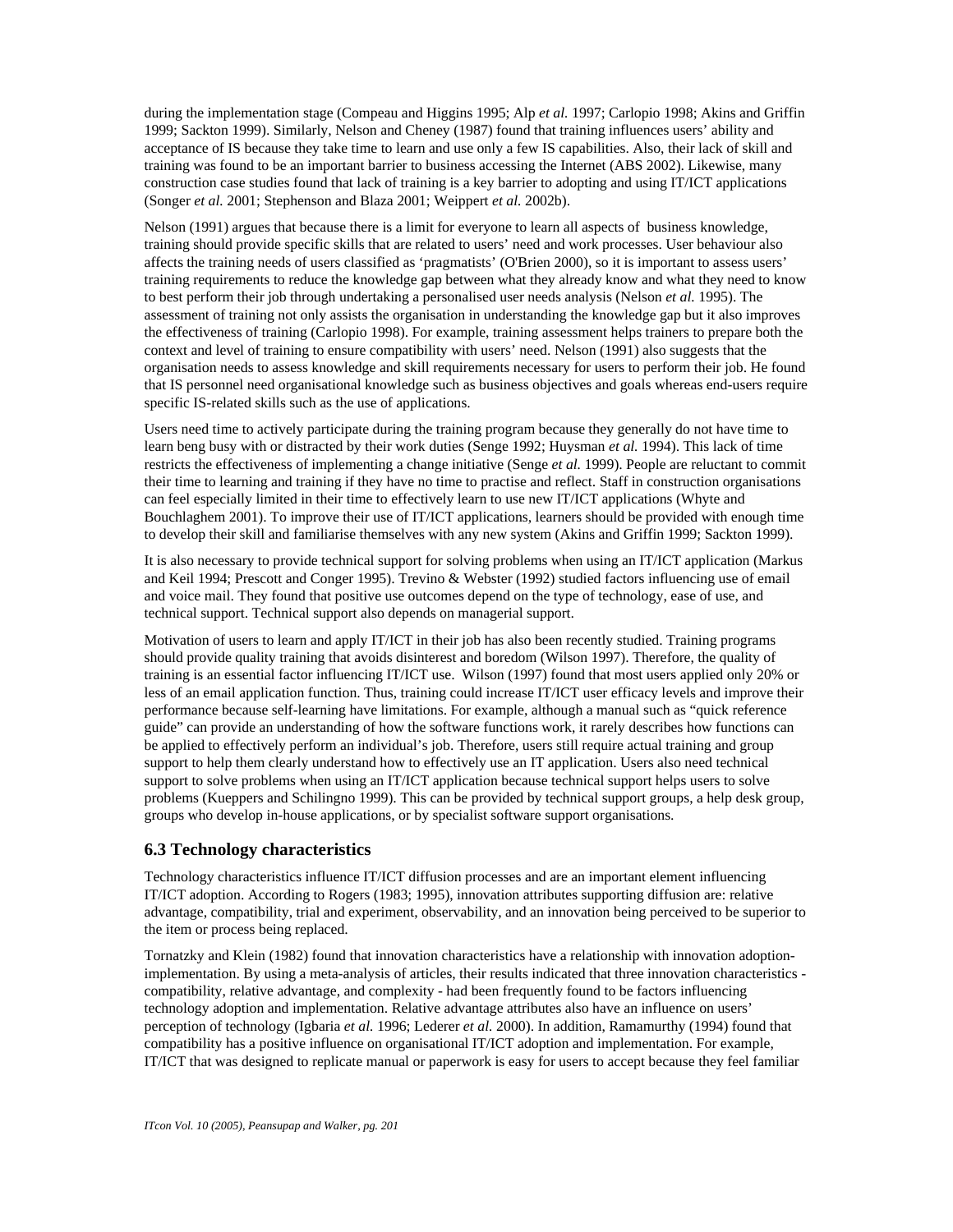with the work patterns. Therefore, the higher the compatibility with users' existing work, the more likely it is that the users become familiar with a system. However, ICT use is not limited to duplicating manual and paper work systems but involves work process re-designing or re-engineering. Thus, to improve organisational productivity, most current IT/ICT systems require complex change management projects.

Other technology attributes are speed, reliability and accessibility. Speed makes users feel that they are gaining a real benefit and improving their productivity by using IT/ICT technology compared with previously used systems. Thompson, Higgins & Howell (1991) argue, resource allocation is a key factor in IT/ICT use. If users feel that applications lack speed and reliability or if users are not provided with necessary access to use an ICT application (due to resource limitations such as money for high speed links, current technology or compatible equipment/software) then they may not be willing to use them.

### **6.4 A supportive environment workplace**

 It can be argued that workplace environment characteristics such as commitment, open discussion, personal anxiety and frustration also affect ICT diffusion.

#### **6.4.1 Commitment**

The IT/ICT diffusion process can be seen as a process of change within an organisation (Wolek 1975; Senge *et al.* 1999), so we need commitment from both users' and their organisation (Newman and Sabherwal 1996). Individual commitment focuses on end-users who devote themselves to using ICT whereas organisational commitment focuses on top managers who support end-users to use IT/ICT. Without individual commitment, IT/ICT implementation success could not be achieved. Ginzberg (1981) argues that users' involvement in IS implementation is a key driver of IT/ICT success. A basic requirements of IT/ICT adoption is the need to directly or indirectly persuade users to commit and involve themselves with using IT/ICT. An organisation's top management also needs to be committed to support and allocate adequate resources for ICT technology investment. Numerous examples of lack of organisational commitment has been shown to lead to IT project failure (Lenoard-Barton and Sviokla 1988; Thompson *et al.* 1991).The same likely occurs with ICT.

#### **6.4.2 Open discussion**

Open discussion helps to improve work productivity via the reporting of system difficulties. Furthermore, open discussion helps managers better understand problems or difficulties experienced by those operating IT/ ICT applications so that strategies can be devised to address deficiencies (Senge *et al.* 1999). Not only discussion about difficulties but also suggestions for improvement is important in system improvement. The former focuses on the basic problems of using systems. The latter focuses on responding in order to effectively use applications. This shows the benefit of providing an environment for making suggestions to improve the IT/ICT use. As a result, open discussion in the organisation might be an important variable supporting ICT diffusion.

#### **6.4.3 Personal anxiety and frustration**

One ICT diffusion inhibitor such as frustration or anxiety might develop from a negative user's response when using computers (Carlopio 1998). Igbaria and Parasuraman (1989) found that computer anxiety has a negative impact on users' attitude toward microcomputers, especially when it is difficult to use IT systems or that they can only be partially used. This most likely also applies to ICT. Users may feel anxious or frustrated when their inefficient or restricted their use of IT systems makes them feel inadequate, so this may result in them avoiding further IT/ICT application use (Igbaria and Chakrabarti 1990).

# **6.5 Sharing and learning environment**

Innovation diffusion needs a sharing and learning organisational environment. Everyone within an organisation tacit job performance knowledge. Learning and sharing knowledge among staff is important for innovation diffusion. Rogers (1996) argues that learning is a key factor in innovation development. He suggests that training and development should be shifted to an experiential style of learning. Grantham & Nichols (1993, p.202) state that "*organisational learning occurs when people in an organisation collaborate to share their different visions, knowledge, experiences, and skills*". Organisational learning is a key IT/ICT implementation factor when IT/ICT application development is frequently subject to change (Attewell 1992; Fichman and Moses 1999). Learning benefits construction organisations to improve their performance, establish new strategy, and revise their organisational form to reflect the current context.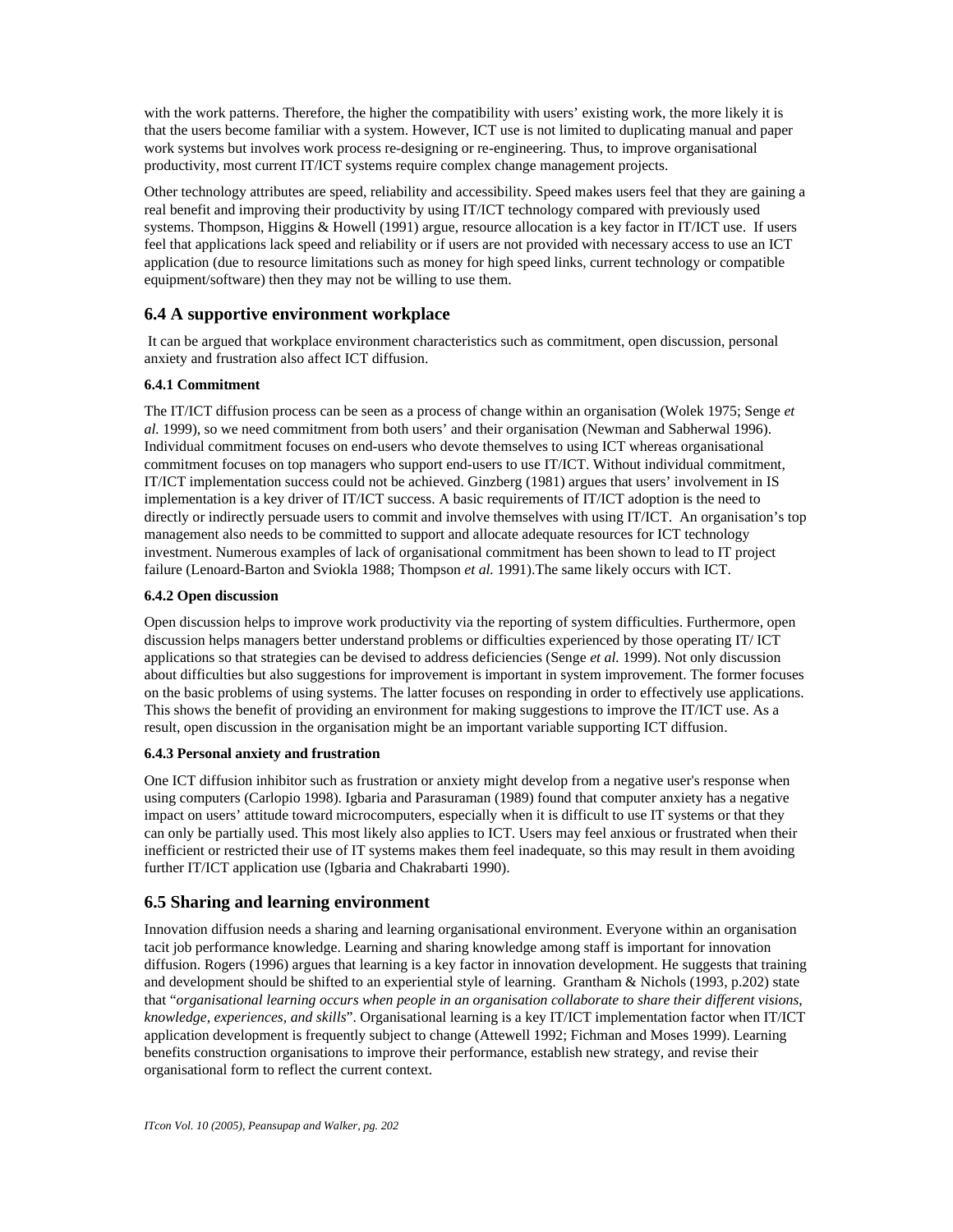Tacit knowledge, grown from users' experience, is a valuable organisational asset (Nonaka 1995; Davenport and Prusak 1998). Ideally, sharing tacit IT/ICT knowledge built from users' experience can improve IT/ICT use within organisations and suggest how to use IT/ICT more effectively (Gibson and Smilor 1991). Carlopio (1998) explains that personal change may be best influenced by co-workers, friends, family, peers etc. Collegial help and mentoring is one way that knowledge sharing can most effectively occur because experienced users can give strong support by assisting novices to use IT/ICT applications through knowledge transfer. Therefore collegial help strongly influences change in an organisation (Senge *et al.* 1999: 345). Compeau and Higgins (1995) argue that peer and collegial support is vital. This can be activated through groups of colleagues, some highly expert in what has been referred to as a community of practice (Gallivan 2000; Wenger and Snyder 2000).

Integrating innovation diffusion, change management and learning and shared knowledge concepts led to the focus of the research reported upon in this paper on the five main issues. TABLE 1 provides a summary of the literature review relating to these five main issues.

# **7. DISCUSSION**

The literature review highlights several interesting emerging views of ICT implementation. First, it provides a framework (see Figure 1) for in-depth understanding of the impact of factors that influence ICT implementation during actual implementation of these initiatives. This framework comprises five key issues. These are: selfmotivation, training and technical support, technological characteristics, workplace support environment, and sharing and learning environment.

| Five main issues relating<br><b>ICT</b> diffusion | Literature                                                                                                                                                                                                                                                                                                                                         |  |
|---------------------------------------------------|----------------------------------------------------------------------------------------------------------------------------------------------------------------------------------------------------------------------------------------------------------------------------------------------------------------------------------------------------|--|
| (1) Self-motivation                               | • Clear advantage and ease of use (Davis et al. 1989)<br>• Usefulness and ease of use (Igbaria et al. 1996)<br>• Self-efficacy and personal confidence (Murphy et al. 1989)<br>• Enjoyment on learning (Davis et al. 1989; Igbaria et al. 1996)<br>• Previous experience (Igbaria et al. 1995)                                                     |  |
| (2) Training and technical<br>support             | • Quality and time of training (Compeau and Higgins 1995; Alp et al. 1997; Akins and Griffin<br>1999; Sackton 1999)<br>• Technical support (Markus and Keil 1994; Prescott and Conger 1995; Kueppers and Schilingno<br>1999)                                                                                                                       |  |
| (3) Technology<br>characteristics                 | • Compatibility, relative advantage, and complexity (Tornatzky and Klein 1982; Rogers 1983;<br>Ramamurthy 1994)<br>• Users' perception of technology (Igbaria et al. 1996; Lederer et al. 2000)                                                                                                                                                    |  |
| (4) Workplace support<br>environment              | • Personal commitment (Ginzberg 1981; Newman and Sabherwal 1996)<br>• Organisational commitment (Lenoard-Barton and Sviokla 1988; Thompson et al. 1991)<br>• Provide enough resource (Thompson et al. 1991)                                                                                                                                        |  |
| (5) Sharing and learning<br>environment           | • Sharing and learning among staff (Compeau and Higgins 1995)<br>Community of practice (Gallivan 2000; Wenger and Snyder 2000)<br>• Organisational learning (Attewell 1992; Fichman and Moses 1999; Walker and Lloyd-Walker<br>1999)<br>• Open discussion (Senge et al. 1999)<br>• Personal anxiety and frustration (Igbaria and Parasuraman 1989) |  |

*TABLE 1:List of selected literature supporting five main issues relating ICT diffusion*

Self-motivation and a supportive workplace environment are important enablers of ICT diffusion at the actual implementation stage. IT/ICT use relies on the individual's decision whether to adopt or reject an application, this is affected by the degree of their motivation. Self-motivation such as pure enjoyment of learning may facilitate an individual's behaviour to adopt and learn how to use ICT during its actual implementation (Davis *et al.* 1989; Igbaria *et al.* 1996) as does previous experience (Igbaria *et al.* 1995). Furthermore, a supportive workplace environment evidenced by organisational commitment also encourages individual's adoption of ICT. The need for training and technical support, predominantly delivered by people, is confirmed by other research studies in construction (Laage-Hellman and Gadde 1996; O'Brien 2000; Love *et al.* 2001; Stephenson and Blaza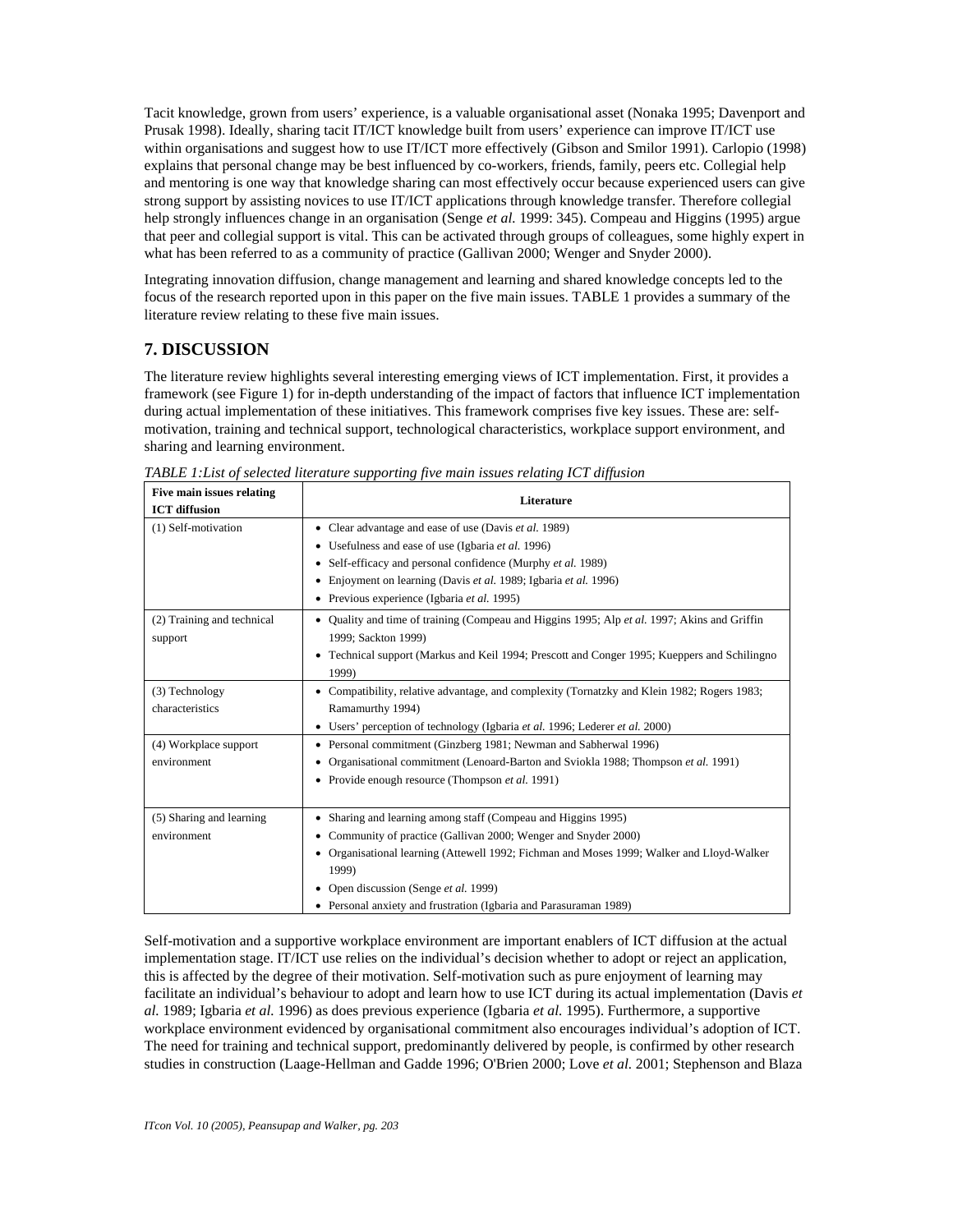2001; Tucker *et al.* 2001; Whyte and Bouchlaghem 2001; Weippert *et al.* 2002a). Training and technological support directly affects end users at the actual implementation because it provides them with the background knowledge of ICT that helps users to solve problems of using ICT.

Technological characteristics influence users' learning, use and adoption of IT/ICT (Tornatzky and Klein 1982; Rogers 1983; Ramamurthy 1994). For example, if the technology is simple to use, it is easier to adopt. Other characteristics such as functionality, reliability and accessibility influence users' motivate to adopt and use IT/ICT. However, if the technological characteristics are more complex, users should be encouraged and supported to develop positive self-motivation through motivation by others from their workplace environment.

Earlier researches in construction IT highlight the importance of a sharing and learning environment that should be a feature of ICT implementation. Linking knowledge about construction practice and IT programming was found to be a critical implementation success issue (Whyte and Bouchlaghem 2001). Developing sharing and learning encourages the organisation to become a 'learning organisation' that diffuses ICT knowledge through its staff within the organisation (Attewell 1992; Fichman and Moses 1999; Walker and Lloyd-Walker 1999). The level of sharing and learning can also be improved by developing of communities of practice (Gallivan 2000; Wenger and Snyder 2000) that create an open discussion environment Senge *et al.* (1999).

| No.             | Variables related to self-motivation                    | No.             | Variables related to self-motivation                         |
|-----------------|---------------------------------------------------------|-----------------|--------------------------------------------------------------|
| V1              | Personal confidence                                     | V9              | Clear advantage of using ICT for communication between teams |
| V <sub>2</sub>  | Enjoy exploring new tools                               | V10             | Clear advantage of using ICT for coordinating teams          |
| V3              | Enjoy learning from others                              | V11             | Receive professional credibility                             |
| V4              | Basic skill of using ICT                                | V12             | Relevance to personal job                                    |
| V <sub>5</sub>  | Receive tangible reward                                 | V13             | Response rate of ICT                                         |
| V <sub>6</sub>  | Receive intangible reward                               | V14             | Functionality of ICT                                         |
| V7              | Clear advantage of using ICT for decision-              | V15             | Accessibility of ICT                                         |
|                 | making                                                  |                 |                                                              |
| V8              | Clear advantage of using ICT for                        |                 |                                                              |
|                 | communication within team                               |                 |                                                              |
| No.             | Variables related to training and technical<br>support  | No.             | Variables related to training and technical support          |
| V16             | Supervisor encourages the use of ICT                    | V24             | Ease of use ICT                                              |
| V17             | Personal capability to learn ICT                        | V <sub>25</sub> | Speed and Reliability of ICT                                 |
| V18             | Enough quality of training                              | V26             | Mentoring support                                            |
| V19             | Enough time for training                                | V27             | Compatibility with previous system/work procedures           |
| V20             | Flexibility for learning                                | V28             | Trial and experiment ICT                                     |
| V21             | Work procedure support                                  | V <sub>29</sub> | Easy to observe benefit of using ICT                         |
| V22             | Sufficient time to think                                | V30             | Better than previous system                                  |
| V <sub>23</sub> | Technical support                                       |                 |                                                              |
| No.             | Variables related to workplace support                  | No.             | Variables related to workplace support environment           |
|                 | environment                                             |                 |                                                              |
| V31             | Organisation commitment (resources)                     | V36             | Person feels safe on openly discusses about ICT problems     |
| V32             | Personal commitment                                     | V37             | Colleagues feel safe on openly discusses about ICT problems  |
| V33             | Trust in supervisor when making mistakes                | V38             | Feel pressured to be effective in using ICT                  |
| V34             | Difficult, complex or frustrating to use ICT            | V39             | Supervisor openly suggests how to improve ICT application    |
| V35             | Personal anxious about ICT use                          | V40             | Organisation openly suggests for ICT improvement             |
| No.             | Variables related to knowledge and                      | No.             | Variables related to knowledge and information sharing       |
|                 | information sharing                                     |                 |                                                              |
| V41             | Organisation support for sharing ICT                    | V44             | Help and Explain to others (Mentoring)                       |
|                 | experience                                              |                 |                                                              |
| V42             | Provide tangible rewards in sharing ICT                 | V45             | Colleagues formally help on using ICT                        |
|                 | experience                                              |                 |                                                              |
| V <sub>43</sub> | Provide intangible rewards in sharing ICT<br>experience | V46             | Colleagues informally help on using ICT                      |

*TABLE 2: List of variables in five main issues relating ICT diffusion*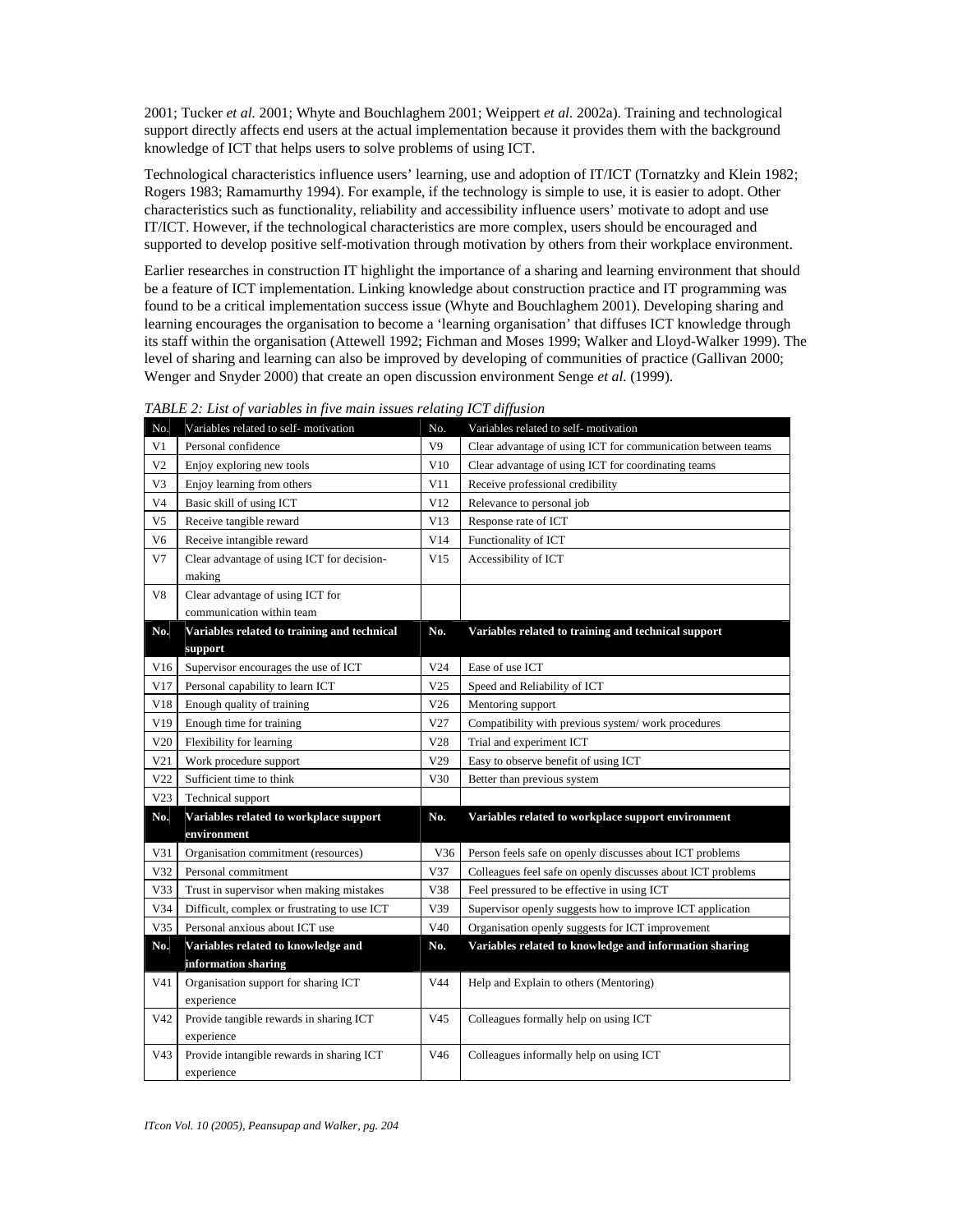Based upon the literature review, 46 factors were identified and tested using a survey gathering quantitative data that was analysed using factor analysis. It is beyond the scope of this paper to provide full details of the testing method or results, readers can refer to Peansupap (2004) or (Peansupap and Walker 2005c; Peansupap and Walker 2005b). However the process undertaken can be summarised as follows.

A survey of three ICT sophisticated construction organisations in Australia participated in a survey during early 2002. One organisation is a major construction contractor undertaking large projects within Australia and overseas. This contractor is one of the largest 8-10 contractors in Australia undertaking a variety of building and engineering projects. The second organisation is a global engineering consultancy and the third organisation is a government (state level) public works organisation. All three organisations are sophisticated experienced ICT users with decades of experience in using IT. The organisations were approached and they agreed to distribute the questionnaire internally and to publicise the web-based collection web link. The total number of respondents was 117. There were 35 respondents from the public client organisation (group A), 39 respondents from the construction contractor (group B), and 43 respondents from the engineering consultant (group C). All three organisations used ICT and because the analysis was centred upon ICT adoption and use, the data was pooled to enable factor analysis on the basis of analysis of the type of IT/ICT application used by the organisations. Rigorous analysis using ANOVA to measure between-group ICT and general office software use confirmed that the three groups shared a high level of ICT and standard office administration IT software experience. According to Coakes et al (2001), factor analysis is a technique used to reduce a large number of measured variables that help explain a process into small highly related groups of variables called factors. It can be applied to an exploratory study to summarise variables into main representative factors. However, there are some requirements to test data to ensure that factor analysis is an appropriate statistical technique to use. Correlation coefficients of each variable should have at least one factor that is above 0.30 (Pallant 2001). All variables had correlation coefficients of more than 0.30. Additionally, the Kaiser-Meyer-Olkin (KMO) Measure of Sampling Adequacy value was  $0.737$  (well above  $0.60$ ) and the Barlett's test of sphericity value was significant (p=0.0001). Therefore, the use of factor analysis was deemed suitable.

| <b>Factor Description</b>                           | <b>Means Score</b> | <b>Rounded Means</b> |
|-----------------------------------------------------|--------------------|----------------------|
| <b>Individual (I) Factors</b>                       |                    | 3.8                  |
| F3: Supporting Individual/Personal Characteristics  | 4.145              | 4.2                  |
| F <sub>2</sub> : Clear Benefits of ICT Use          | 4.105              | 4.1                  |
| F9: Positive Feelings towards ICT Use               | 3.623              | 3.6                  |
| F10: Negative Emotions towards ICT Use <sup>1</sup> | 1.780              | 1.8                  |
| <b>Environment (E) Factors</b>                      |                    | 3.9                  |
| F6: Supporting Open Discussion Environment          | 3.928              | 3.9                  |
| F8: Supporting Colleague Help                       | 3.895              | 3.9                  |
| <b>Management (M) Factors</b>                       |                    | 3.2                  |
| F5: Supervisor and Organisational Support           | 3.808              | 3.8                  |
| F1: Professional Development and Technical Support  | 3.277              | 3.3                  |
| F7: Supporting Tangible and Intangible Reward       | 2.423              | 2.4                  |
| <b>Technology (T) Factor</b>                        |                    | 3.5                  |
| F4: Supporting Technology Characteristics           | 3.703              | 3.7                  |
| $F11$ : Frustration with ICT Use <sup>1</sup>       | 1.690              | 1.7                  |

*TABLE 3: The mean value of the eleven factors*

 *1Negative factors, therefore a low value implies high emotions towards ICT applications*

Data was analysed using a principal component and varimax rotation for factor extractions. A pairwise rather than listwise selection method of cases was used because this questionnaire allowed respondents to select a 'nonapplicable' response as well as the 1 to 5 value. As a result, the number of cases in variables ranged from 102 to 117. The result of factor analysis indicated 11 factors with an Eigenvalue exceeding 1, explaining cumulative 70.45 % of variance. In addition, varimax rotation was used in explain these factors. The result of this rotation showed that forty-six variables were grouped into eleven factors. Cronbach's Alpha (∝) analysis was conducted to examine the reliability of variables in one factor (Hedderson 1991; Pallant 2001). Cronbach's Alpha is used to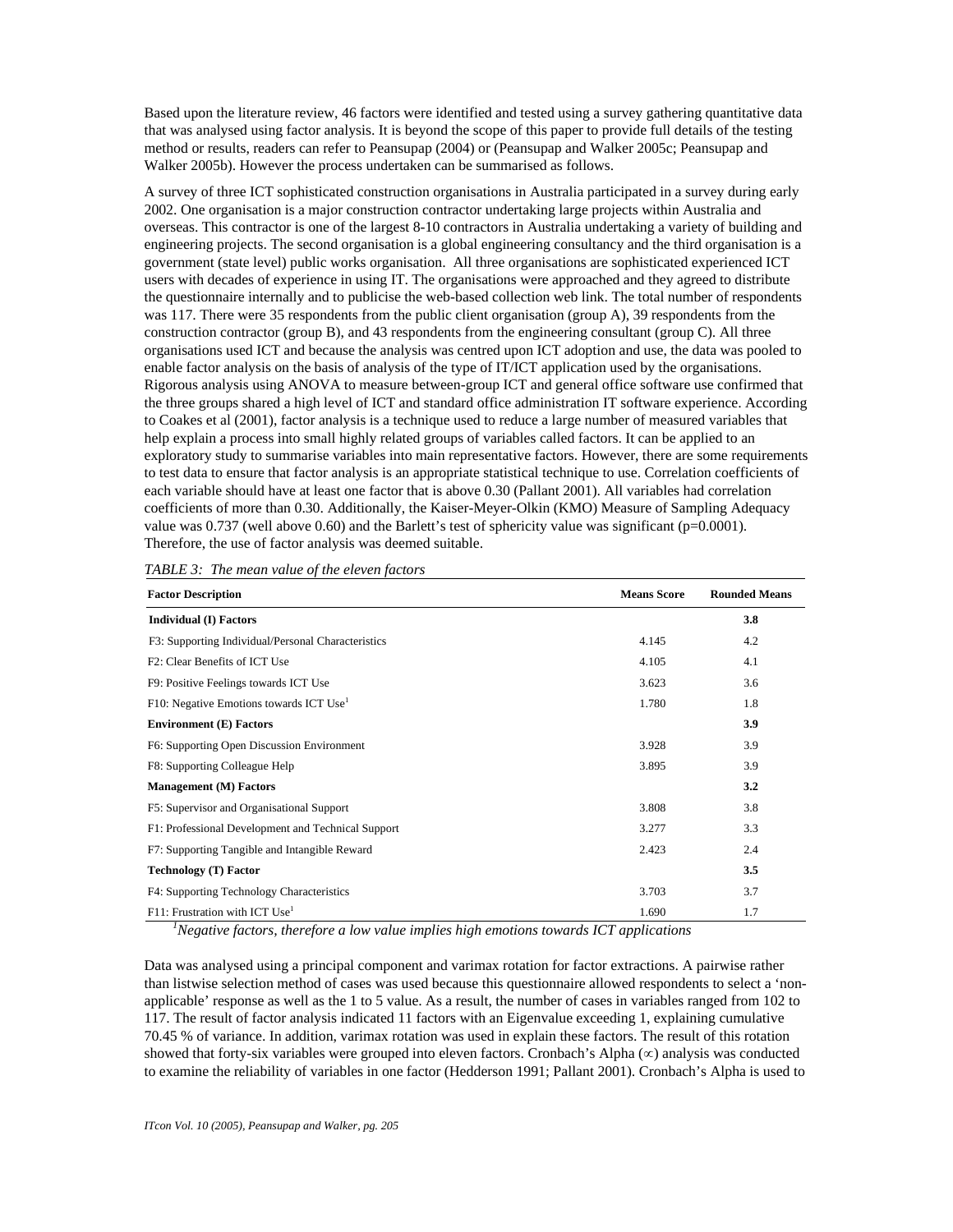measure how well variables can be constructed into one single factor and Factors 1-10 fell within the 0.60 or greater range indicating that these were reliable and that factor 10 was marginally reliable. While factor 11 is discussed, it has debatable reliability. Readers interested in further details about the data gathering and analysis should refer to (Peansupap 2004; Peansupap and Walker 2005b).

The 11 factors derived from the factor analysis are grouped into management, individual characteristics, technology and workplace environment clusters illustrated in Table 3 below.

It is interesting and significant to note that the mean values of the factors based on  $1 =$  low and  $5 =$  high that the factors at the high level (4 or close to 4) mainly related to the ICT application be of demonstrable usefulness, and that there was adequate human infrastructure to support users to use the technology through organisational and workplace collegial support.

### **8. SUMMARY AND LIMITATIONS**

This primary aim of this paper was to provide the rationale, citing the literature relating to ICT initiatives undertaken in the construction industry, for the need of a study of ICT adoption strategy and actual implementation to fill identified gaps in the existing literature relating to our understanding of what factors pose barriers or enablers to actual ICT adoption. The discussion of construction ICT implementation provided detailed insights from the literature to help us understand what these ICT implementation drivers and barriers might be, however, most studies in the literature were shown to lack focus on the actual ICT implementation phase. This suggested a need for research into both innovation diffusion factors and an ICT implementation processes approach. The paper also provided relevant findings from a recent PhD study to help plug the identified gap in the extensive literature review. The paper thus helps us to understand how to encourage and manage the process of *actual implementation* of ICT diffusion within construction organisations. The study results reported upon was limited in scope, namely the sample size was focussed upon large IT-literate and sophisticated construction organisations in a well-developed economy (Australia). The results reported upon can not necessarily be generalised because we acknowledge that respondents were already experienced IT/ICT users to the extent that they are all computer literate with many years experience using IT applications for their professional and administrative work tasks. However, important insights were illustrated by the nature of the 11 factors identified as impacting upon ICT implementation, further the literature provided substantiating evidence that peoplerelated factors are crucial in effective ICT implantation, support at the personal, workplace level and organisation level is clearly needed.

Identified potential ICT diffusion variables were developed from three main theoretical concepts: innovation diffusion, change management, and knowledge sharing and learning. One contribution that this paper has made is that it identifies and summarises the literature so that other researchers in construction IT/ICT diffusion and implementation can confidently follow. The literature supports results from the study survey reported upon in this paper to indicate the strong people-related infrastructure that needs to be established with full organisational support to provide the necessary drivers and inhibit barriers to ICT adoption at the implementation phase. Our study was confined to a specific context and other researchers need to empirically explore other contexts. For example research needs to be undertaken to establish whether the strength of impact for identified factors may differ significantly for smaller organisations or a less IT-literate workforce or whether a different set of factors affect ICT diffusion at the implementation phase of an ICT initiative.

#### **9. REFERENCES**

ABS (1999). Business use of information technology, Australia, 1997-98, preliminary, http://www.abs.gov.au/,

- ABS (2001). Business use of information technology, Australia, 1999-2000, http://www.abs.gov.au/,
- ABS (2002). Business use of information technology, Australia, 2000-01, http://www.abs.gov.au/,
- Abudayyeh, O., Temel, B., Al-Tabtabai, H. and Hurley, B. (2001). "An Intranet-based cost control system." Advances in Engineering Software. 32 (2): 87-94.
- ACIF (2002). Innovation in the Australian Building and Construction Industry Survey Report, http://www.acif.com.au/,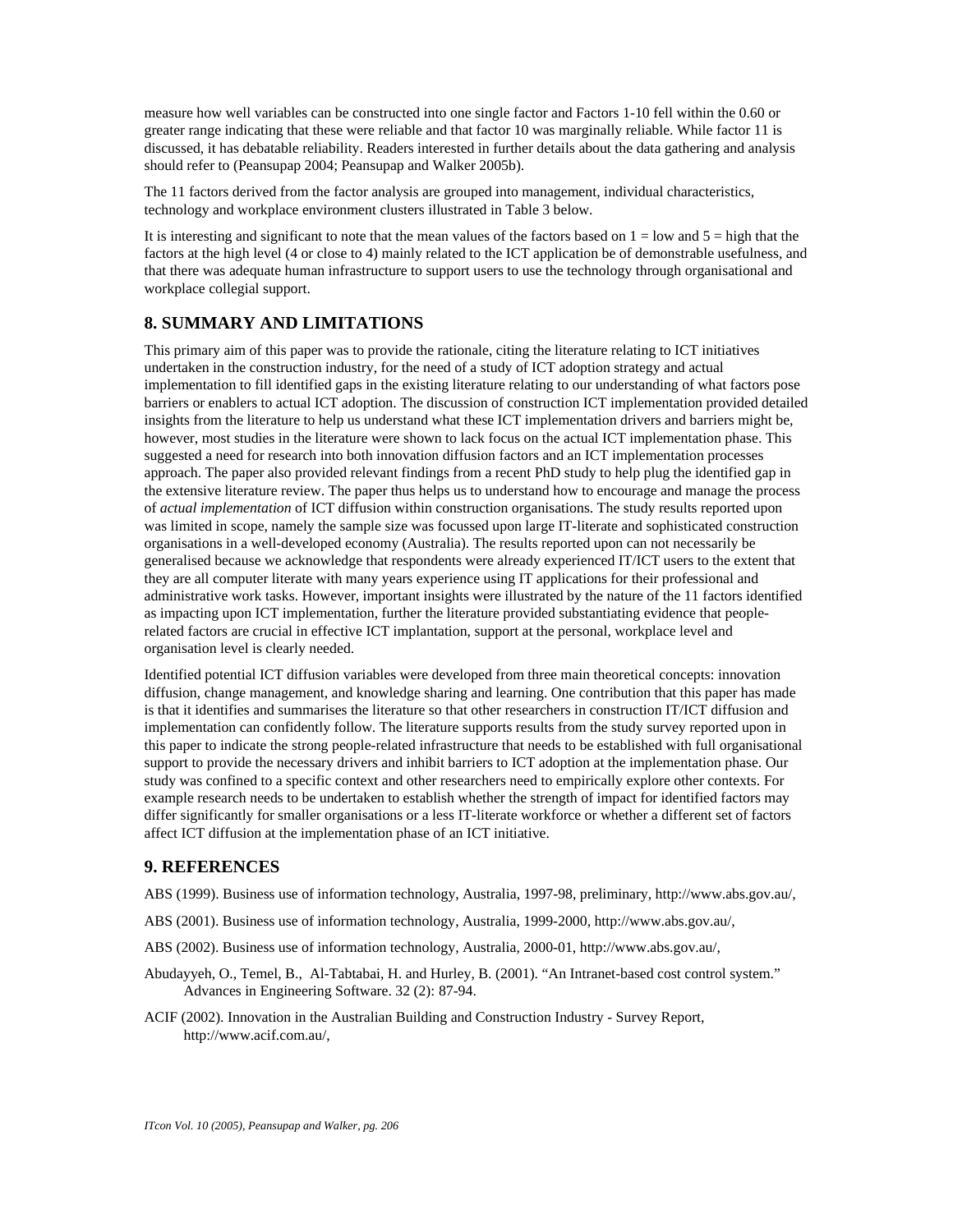- Ahmad, I., Azhar, S. and Ahmed, S. (2002). Web-based construction project management: Scope, potential and trends. Proceedings of the Council for Research and Innovation in Building and Construction Working group 65/55 International Conference "Construction Innovation and Global Competitiveness", Cincinnati, Ohio, USA, 6-10 September: 599-610.
- Akins, M. L. and Griffin, J. R. (1999). "Keys to successful systems administration." Computers in Libraries. 19 (3): 66-68.
- Alp, N., Alp, B. and Omurtag, Y. (1997). "The influence of decision makers for new technology acquisition." Computers and Industrial Engineering. 33 (1-2): 3-5.
- Alshawi, M. and Ingirige, B. (2002). Web-based project management: A report on web-enabled project management, School of Construction and Property Management, University of Salford, UK.
- Alshawi, M. and Ingirige, B. (2003). "Web-enabled project management: an emerging paradigm in construction." Automation in Construction. 12 (4): 349-364.
- Amor, R., Betts, M., Coetzee, G. and Sexton, M. (2002). "Information Technology for Construction: Recent Work and Future Directions." ITcon. 7: 245-258, http://www.itcon.org/.
- Anumba, C. J. and Duke, A. (1997). Internet and intranet usage in a communications infrastructure for virtual construction project teams. Proceedings of the Sixth IEEE workshops on Enabling Technologies: Infrastructure for Collaborative Enterprises, Massachusetts, USA, Cambridge: 56-61.
- Anumba, C. J. and Ruikar, K. (2002). "Electronic commerce in construction-trends and prospects." Automation in Construction. 11 (3): 265-275.
- Aouad, G., Kagioglou, M., Cooper, R., Hinks, J. and Sexton, M. (1999). "Technology management of IT in construction: a driver or an enabler?" Logistics Information Management. 12 (1/2): 130-137.
- Astebro, T. (1995). "The effect of management and social interaction on the intra-firm diffusion of electronic mail systems." IEEE Transactions on Engineering Management. 42 (4): 319-331.
- Attaran, M. (2000). "Why does reengineering fail? A practical guide for successful implementation." The Journal of Management Development. 19 (9): 794-801.
- Attewell, P. (1992). "Technology Diffusion and Organizational Learning: The Case of Business Computing." Organization Science. 3 (1): 1-19.
- Björk, B. C. (1999). "Information Technology in Construction: Domain Definition and Research Issues." International Journal of Computer Integrated Design and Construction. 1 (1): 3-16.
- Björk, B. C. (2002). The Impact of Electronic Document Management on Construction Information Management. Proceedings of the International Council for Research and Innovation in Building and Construction, Council for Research and Innovation in Building and Construction Working group 78 conference 2002, 12 – 14 June, Aarhus School of Architecture,
- Carlopio, J. R. (1998). Implementation: making workplace innovation and technology change happen. NSW, Australia, McGraw-Hill Book Company Australia Pty Limited.
- Coakes, S. J., Steed, L. G. and Kopanidis, F. (2001). SPSS: analysis without anguish: version 10.0 for Windows. Brisbane, John Wiley.
- Coffin, R. J. and MacIntyre, P. D. (1999). "Motivational influences on computer-related affective states." Computers in Human Behavior. 15 (5): 549-569.
- Compeau, D. R. and Higgins, C. A. (1995). "Computer self-efficacy: Development of a measure and initial test." MIS Quarterly. 19 (2): 189-211.
- Cooper, R. B. and Zmud, R. W. (1990). "Information Technology Implementation Research: A Technological Diffusion Approach." Management Science. 36 (2): 123-139.
- Davenport, T. H. and Prusak, L. (1998). Working Knowledge: How Organizations Manage What They Know. Boston, Mass, Harvard Business School Press.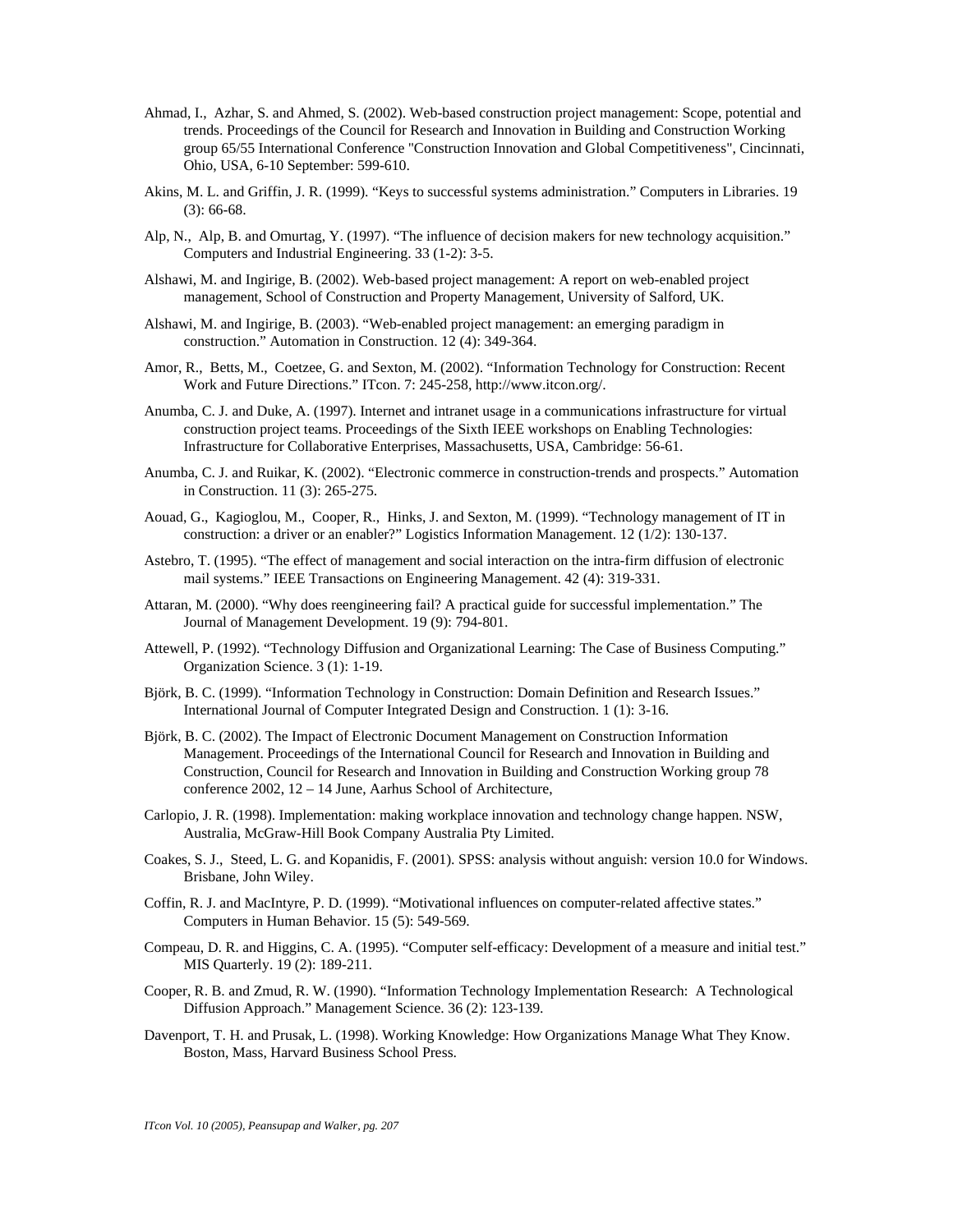- Davis, F. D., Bagozzi, R. P. and Warshaw, P. R. (1989). "User acceptance of computer technology: a comparison of two theoretical models." Management Science. 35 (8): 982-1003.
- Deng, Z. M., Li, H., Tam, C. M., Shen, Q. P. and Love, P. E. D. (2001). "An application of the Internet-based project management system." Automation in Construction. 10 (2): 239-246.
- Doherty, P. (1997). Cyberplaces : the internet guide for architects, engineers & contractors. Kingston, MA, R.S. Means.
- Duyshart, B. (1997). The digital document : a reference for architects, engineers, and design professionals. Oxford, Butterworth-Heinemann.
- Eason, K. (1988). Information technology and organisational change. London ; New York, Taylor & Francis.
- Egbu, C., Gaskell, C. and Howes, J. (2001). The role of organizational culture and motivation in the effective utilization of information technology for teamworking in construction. Proceedings of the ARCOM 17th Annual Conference, University of Salford, 5-7 September, Akintoye A., Association of Researchers in Construction Management (ARCOM), 1
- Fichman, R. G. and Moses, S. A. (1999). "An Incremental Process for Software Implementation." Sloan Management Review. 40 (2): 39-52.
- Futcher, K. G. and Rowlinson, S. (1999). IT survey within the construction industry of Hong Kong. Proceedings of the 8th International Conference on Durability of Building Materials and Components Council for Research and Innovation in Building and Construction W78 Workshop, National Research Council of Canada, Ottawa, Canada, Lacasse M. A. and D. J. Vanier, NRC Research Press, Volume 4 - Information Technology in Construction: 2306-2315.
- Galbraith, J. (2002). Designing organizations: An executive guide to strategy, structure, and process. San Francisco, Jossey-Bass.
- Gallivan, M. J. (2000). Examining workgroup influence on technology usage: a community of practice perspective. Proceedings of the 2000 ACM SIGCPR Conference on Computer Personnel Research, Chicago, Illinois, United States, ACM Press: 54-66.
- Gibson, D. V. and Smilor, R. W. (1991). "Key variables in technology transfer: a field-study based empirical analysis." Journal of Engineering and Technology Management. 8 (3-4): 287-312.
- Ginzberg, M. J. (1981). "Key recurrent issues in the MIS implementation process." MIS Quarterly. 5 (2): 47-59.
- Goldsmith, P. W., Walker, D. H. T., Wilson, A. and Peansupap, V. (2003). A Strategic Approach to Information Communication Technology Diffusion - An Australian Study ,. 2003 Construction Research Congress, Honolulu, Hawaii,, March 19-21, 2003, Chinowsky K. R. M., ASCE,: CD-ROM.
- Goodhue, D. L. and Thompson, R. L. (1995). "Task-technology fit and individual performance." MIS Quarterly. 19 (2): 213-236.
- Goodman, P. S. and Griffith, T. L. (1991). "A process approach to the implementation of new technology." Journal of Engineering and Technology Management. 8 (3-4): 261-285.
- Grantham, C. E. and Nichols, L. D. (1993). The digital workplace: designing groupware platforms. New York, Van Nostrand Reinhold.
- Green, G. C. and Hevner, A. R. (2000). "The successful diffusion of innovations: guidance for software development organizations." IEEE Software. 17 (6): 96-103.
- Griffith, T. L., Zammuto, R. F. and Aiman-Smith, L. (1999). "Why new technologies fail." Industrial Management. 41 (3): 29-34.
- Gyampoh-Vidogah, R., Moreton, R. and Proverbs, D. (2003). "Implementing information management in construction: establishing problems, concepts and practice." Construction Innovation. 3: 157-173.
- Hedderson, J. (1991). SPSS/PC+ made simple. Belmont, Calif, Wadsworth Pub. Co.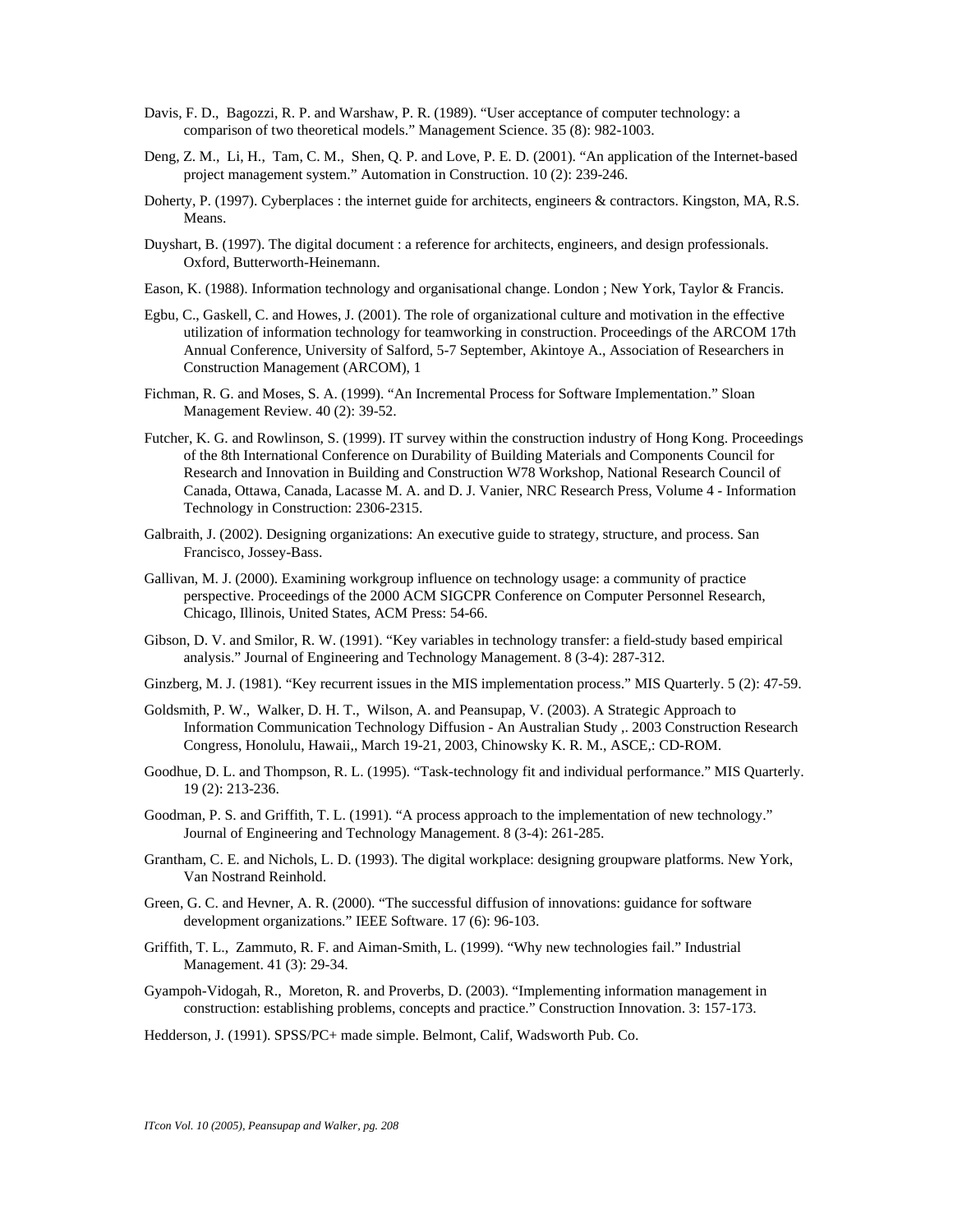- Huang, C., Fisher, N., Spreadborough, A. and Suchocki, M. (2003). Identify in the critical factors of IT innovation adoption and implementation within the construction industry. Proceedings of the Second International Conference on Construction in the 21st Century (CITC-II), Sustainablity and Innovation in Management and Technology, Hong Kong, 10-12 December,
- Humphrey, W. S. (1989). Managing the software process. Reading, Mass, Addison-Wesley.
- Huysman, M. H., Fischer, S. J. and Heng, M. S. (1994). "An organizational learning perspective on information systems planning." The Journal of Strategic Information Systems. 3 (3): 165-177.
- Igbaria, M. and Chakrabarti, A. (1990). "Computer anxiety and attitudes towards microcomputer use." Behavior and Information Technology. 9 (3): 229-241.
- Igbaria, M., Iivari, J. and Maragahh, H. (1995). "Why do individuals use computer technology? A Finnish case study." Information & Management. 29 (5): 227-238.
- Igbaria, M. and Parasuraman, S. (1989). "A path analytic study of individual characteristics, computer anxiety and attitudes toward microcomputers." Journal of Management. 15 (3): 373-388.
- Igbaria, M., Parasuraman, S. and Baroudi, J. J. (1996). "A Motivational Model of Microcomputer Usage." Journal of Management Information Systems. 13 (1): 127-143.
- Igbaria, M. and Tan, M. (1997). "The consequences of information technology acceptance on subsequent individual performance." Information & Management. 32 (3): 113-121.
- Jung, Y. and Gibson, G. E. (1999). "Planning for Computer Integrated Construction." Journal of Computing in Civil Engineering. 13 (4): 217-225.
- Kong, S. C. W., Li, H. and Love, P. E. D. (2001a). "An e-commerce system for construction material procurement." Construction Innovation. 1 (1): 43-54.
- Kong, S. C. W., Li, H. and Shen, L. Y. (2001b). "An Internet-based electronic product catalogue of construction materials." Construction Innovation. 1 (4): 245-257.
- Kueppers, S. and Schilingno, M. (1999). Getting our act together: human and technological factors in establishing an on-line knowledge base. Proceedings of the 27th annual ACM SIGUCCS conference on Mile high expectations, Denver, Colorado, United States, ACM Press: 135-139.
- Kwon, T. H. (1990). A diffusion of innovation approach to MIS infusion: Conceptualization, methodology and management studies. Proceedings of the eleventh International Conference on Information Systems, Copenhagen, Denmark, December 16 - 19, DeGross J. I., M. Alavi and H. Oppelland: 139-147.
- Laage-Hellman, J. and Gadde, L.-E. (1996). "Information technology and the efficiency of materials supply: The implementation of EDI in the Swedish construction industry." European Journal of Purchasing & Supply Management. 2 (4): 221-228.
- Lederer, A. L., Maupin, D. J., Sena, M. P. and Zhuang, Y. (2000). "The technology acceptance model and the World Wide Web." Decision Support Systems. 29 (3): 269-282.
- Lenoard-Barton, D. and Sviokla, J. J. (1988). Putting Expert Systems to Work. Harvard Business Review: 91-98.
- Leonard-Barton, D. (1988). "Implementation characteristics of organizational innovations." Communication Research. 15 (5): 603-631.
- Love, P. E. D., Irahi, Z., Li, H., Cheng, E. W. L. and Tse, R. Y. C. (2001). "An empirical analysis of the barriers to implementing e-commerce in small-medium sized construction contractors in the state of Victoria, Australia." Construction Innovation. 1 (1): 31-41.
- Markus, M. L. and Benjamin, R. I. (1997). "The magic bullet theory in IT-enabled transformation." Sloan Management Review. Vol. 38 (2): 55-68.
- Markus, M. L. and Keil, M. (1994). "If we build it, they will come: designing information systems that people want to use." Sloan Management Review. 35 (4): 11-25.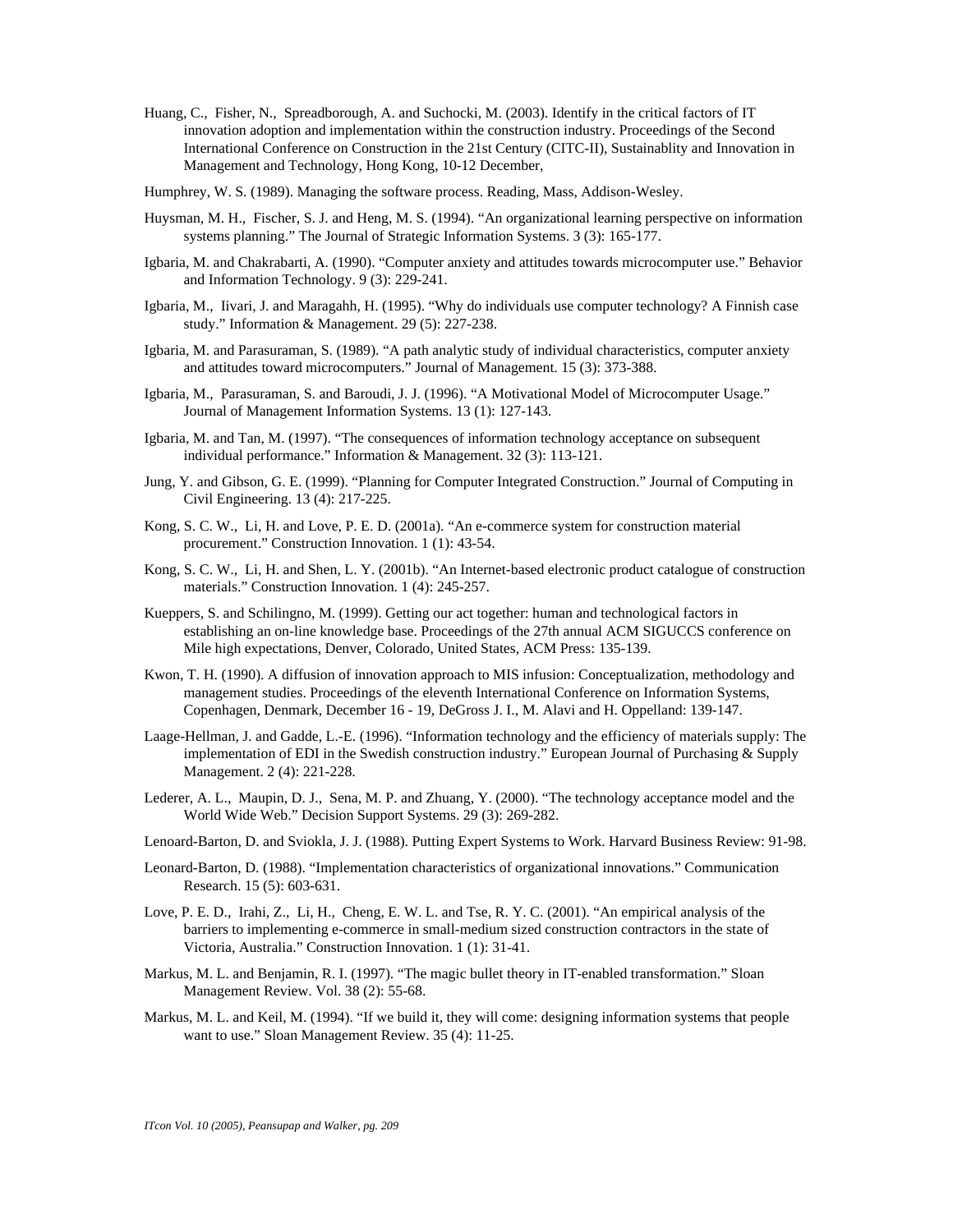- Marosszeky, M., Sauer, C., Johnson, K., Karim, K. and Yetton, P. (2000). Information Technology in the Building and Construction Industry: The Australian Experience. Proceedings of the INCITE 2000 Conference, Implementing IT To Obtain a Competitive Advantage in the 21st Century, The Hong Kong Polytechnic University, Hong Kong, Li H., Q. Shen, D. Scott and P. E. D. Love, Hong Kong Polytechnic University press: 78-92.
- Marsh, L. and Finch, E. (1998). "Attitudes towards auto-ID technologies within the UK construction industry." Construction Management & Economics. 16 (4): 383-388.
- Marsh, L. and Flanagan, R. (2000). "Measuring the costs and benefits of information technology in construction." Eng Const Arch Manage. 7 (4): 423-435.
- Martinko, M. J., Henry, J. W. and Zmud, R. W. (1996). "An attributional explanation of individual resistance to the introduction of information technologies in the workplace." Behaviour & Information Technology. 15 (5): 313-330.
- Mathieson, K. and Keil, M. (1998). "Beyond the interface: Ease of use and task/technology fit." Information & Management. 34 (4): 221-230.
- Mckersie, R. B. and Walton, R. E. (1991). Organization change. The Corporation of the 1990s: Information Technology and Organizational Transformation. Scott Morton M. S. New York, Oxford Univeristy Press: 244-277.
- Mitev, N. N., Wilson, F. A. and Wood-Harper, A. T. (1996). An Information Systems Model for Concurrent Construction Project Partnership Environments. The Organization and Management of Construction: Shaping theory and practice. Langford D. A. and A. Retik. 3: 226-235.
- Mohamed, S. and Stewart, R. A. (2003). "An empirical investigation of users' perceptions of web-based communication on a construction project." Automation in Construction. 12 (1): 43-53.
- Moore, G. C. and Benbasat, I. (1991). "Development of an instrument to measure the perceptions of adopting an information technology innovation." Information Systems Management. 2 (3): 192-222.
- Murphy, C. A., Coover, D. and Owen, S. V. (1989). "Development and validation of the Computer Self-Efficacy Scale." Educational & Psychological Measurement. 49 (4): 893-899.
- Nam, C. H. and Tatum, C. B. (1992). "Strategies for Technology Push: Lessons from Construction Innovation." Journal of Construction Engineering and Management. 118 (3): 507-524.
- Nelson, R. R. (1991). "Educational needs as perceived by is and end-user personnel a survey of knowledge and skill requirements." Mis Quarterly. 15 (4): 503-521.
- Nelson, R. R. and Cheney, P. H. (1987). "Training end users an exploratory study." MIS Quarterly. 11 (4): 547-559.
- Nelson, R. R., Whitener, E. M. and Philcox, H. H. (1995). "The assessment of end-user training needs." Communications of the ACM. 38 (7): 27-39.
- Newman, M. and Sabherwal, R. (1996). "Determinants of Commitment to Information Systems Development: A Longitudinal Investigation." MIS Quarterly. 20 (1): 23-54.
- Nitithamyong, P. and Skibniewski, M. (2003). Critical Success/Failure Factors in Implementation of Web-Based Construction Project Management Systems. Proceedings of the Construction Research Congress - Winds of Change: Integration and Innovation in Construction, Honolulu, Hawaii, Molenaar K. R. and P. S. Chinowsky, American Society of Civil Engineers,
- Nitithamyong, P. and Skibniewski, M. J. (2004). "Web-based construction project management systems: how to make them successful?" Automation in Construction. 13 (4): 491-506.
- Nonaka, I. (1995). The knowledge creation company. Havard Business Review. November-December: 96-104.
- Nonaka, I. o. and Takeuchi, H. (1995). The knowledge-creating company : how Japanese companies create the dynamics of innovation. Oxford, Oxford University Press.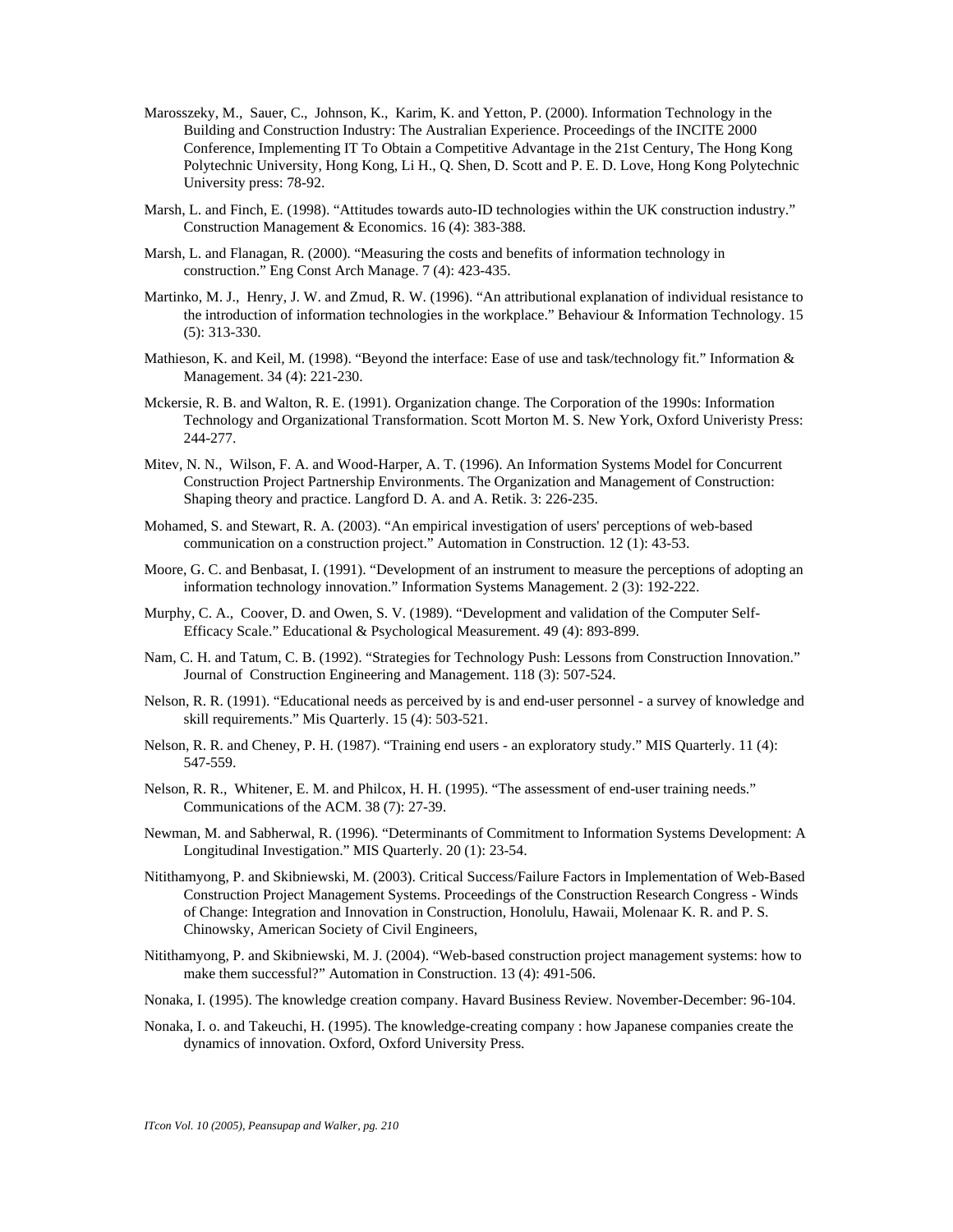- O'Brien, M. J. and Al-Biqami, N. M. (1999). Survey of information technology and the structure of the Saudi Arabian construction industry. Proceedings of 8th International Conference on Durability of Building Materials and Components Council for Research and Innovation in Building and Construction Working group 78 Workshop, National Research Council of Canada, Ottawa, Canada, Lacasse M. A. and D. J. Vanier, NRC Research Press, Volume 4 - Information Technology in Construction: 2327-2337.
- O'Brien, W. J. (2000). "Implementation Issues In Project Web Sites: A Practitioner's Viewpoint." Journal of Management in Engineering. 16 (3): 34-39.
- Pallant, J. (2001). SPSS survival manual: a step-by-step guide to data analysis using SPSS for Windows (Version 10). St Leonards, N.S.W., Allen & Unwin.
- Peansupap, V. (2004). An Exploratory Approach to the Diffusion of ICT in a Project Environment. PhD, School of Property, Construction and Project Management. Melbourne, RMIT University.
- Peansupap, V. and Walker, D. H. T. (2004). Understanding the ICT Innovation Diffusion Process of Large Australian Construction Contractors,. First SCRI International Research Symposium, Salford UK, 30-31 March: 142-151.
- Peansupap, V. and Walker, D. H. T. (2005a). Diffusion of Information and Communication Technology: A Community of Practice Perspective. Knowledge Management in the Construction Industry: A Socio-Technical Perspective. Kazi A. S. Hershey, PA, Idea Group Publishing: 89-110.
- Peansupap, V. and Walker, D. H. T. (2005b). "Exploratory Factors Influencing ICT diffusion and Adoption Within Australian Construction Organisations: A Micro Analysis." Journal of Construction Innovation. 5 (3): forthcoming.
- Peansupap, V. and Walker, D. H. T. (2005c). "Factors Affecting ICT Diffusion: A Case Study of Three Large Australian Construction Contractors." Engineering Construction and Architectural Management. 12 (1): 21-37.
- Peansupap, V., Walker, D. H. T., Goldsmith, P. W. and Wilson, A. (2003a). Developing Within-Company Information and Communication Technologies (ICT) Innovation Diffusion Networks: A Study Of Three Australian Major Contractors. 19th ARCOM, Brighton, IK, September 3-5,, Greenwood D., ARCOM, 2: 673-683.
- Peansupap, V., Walker, D. H. T., Goldsmith, P. W. and Wilson, A. J. (2003b). Factors Influencing Information Communication Technology Diffusion – An Australian Study. Proceedings of Council for Research and Innovation in Building and Construction Working group 55, 65 and 107 - Knowledge Construction Conference, Singapore,, October 22-24, Ling G. O. F. Y. Y., National University of Singapore, 2: 415- 427.
- Peña-Mora, F. and Tanaka, S. (2002). "Information Technology Planning Framework for Japanese General Contractors." Journal of Management in Engineering. 18 (3): 138-149.
- Peña-Mora, F., Vadhavkar, S., Perkins, E. and Weber, T. (1999). "Information Technology Planning Framework for Large-scale Projects." Journal of Computing in Civil Engineering. 13 (4): 226-237.
- Prescott, M. B. and Conger, S. A. (1995). "Information technology innovations: a classification by IT locus of impact and research approach." Data Base for Advances in Information Systems. 26 (2-3): 20-41.
- Ramamurthy, K. (1994). "Moderating Influences of Organizational Attitude and Compatibility on Implementation Success from Computer- Integrated Manufacturing Technology." International Journal of Production Research. 32 (10): 2251-2273.
- Regan, E. A. and O'Connor, B. N. (2000). End-user information systems : implementing individual and work group technologies. Upper Saddle River, NJ, Prentice Hall.
- Rivard, H. (2000). A survey on the impact of information technology on the Canadian architecture, engineering and construction industry, ITCON. Vol 5, 37-56, http://www.itcon.org/
- Rogers, D. M. A. (1996). "The challenge of fifth generation R&D." Research Technology Management. 39 (4): 33-41.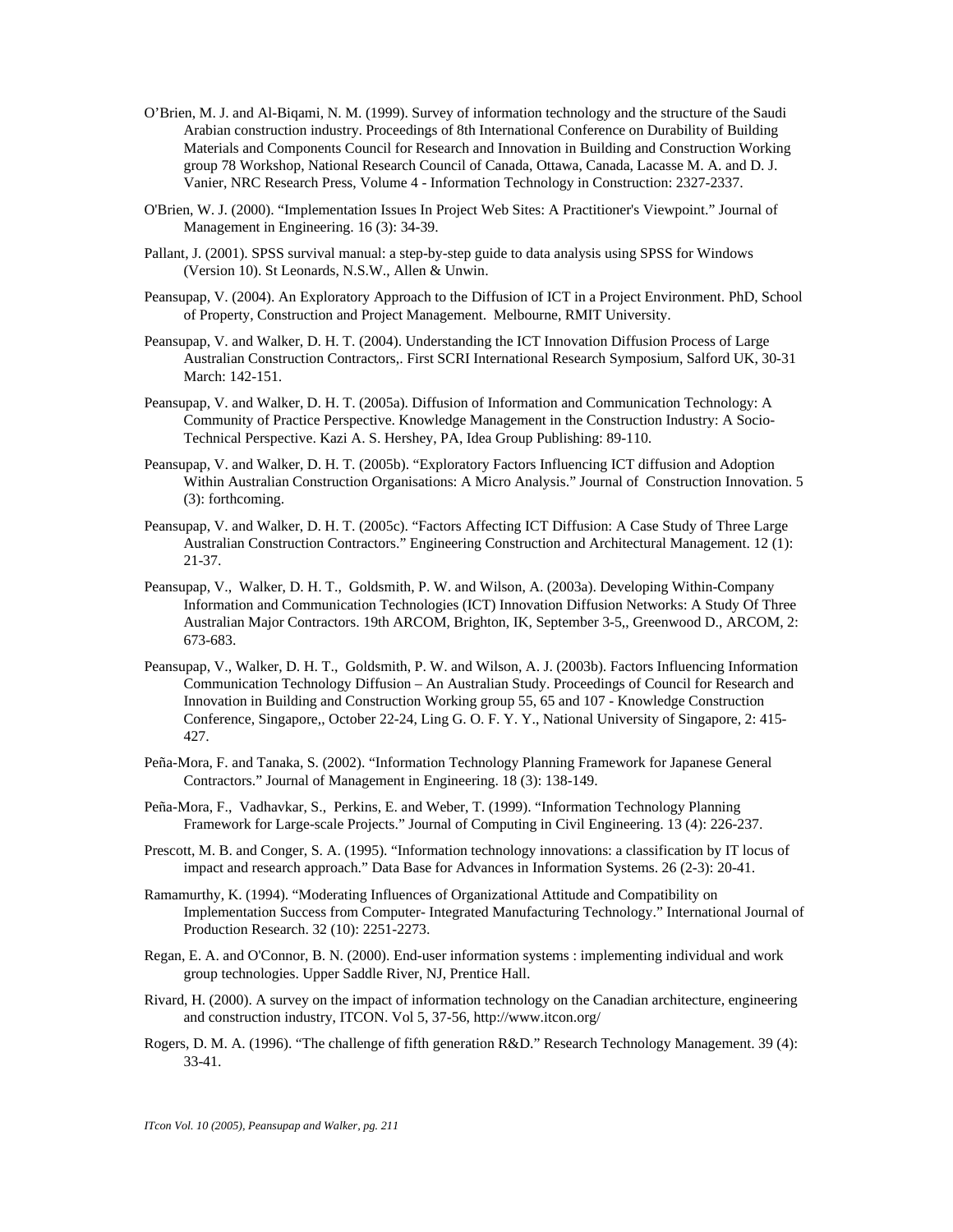Rogers, E. M. (1983). Diffusion of innovations. New York, Free Press.

- Rogers, E. M. (1995). Diffusion of Innovations. New York, Free Press.
- Sackton, F. (1999). The Human Factor in Information Technology. Armed Forces Comptroller. 44: 39-43.
- Senge, P., Kleiner, A., Roberts, C., Ross, R., Roth, G. and Smith, B. (1999). The dance of change: the challenges of sustaining momentum in learning organizations. London, Nicholas Brealey Publishing.
- Senge, P. M. (1992). The fifth discipline: the art and practice of the learning organization. Milsons Point, NSW., Random House Australia.
- Skibniewski, M. J. and Abduh, M. (2000). Web-based project management for construction: search for utility assessment tools. Proceedings of the INCITE 2000 Conference on Implementing IT to Obtain a Competitive Advantage in the 21st Century, The Hong Kong Polytechnic University, Hong Kong, Li H., Q. Shen, D. Scott and P. E. D. Love, Hong Kong Polytechnic University press: 56-77.
- Skibniewski, M. J. and Nitithamyong, P. (2004). Web-based Construction Project Management Systems: Practical Advantages and Disadvantages. Proceedings of the 4th International Conference on Construction Project Management (ICCPM), Singapore, Nanyang Technological University,
- Songer, A. D., Young, R. and Davis, K. (2001). Social architecture for sustainable IT implementation in AEC/EPC. Proceedings of IT in Construction in Africa 2001, Mpumalunga, South Africa, 30 May - 1 June, Coetzee G. and F. Boshoff,
- Sriprasert, E. and Dawood, N. (2002a). Lean Enterprise Web-based Information System for Construction (LEWIS): A Framework. International Council for Research and Innovation in Building and Construction Council for Research and Innovation in Building and Construction Working group 78 Conference, Aarhus School of Architecture,  $12 - 14$  June,
- Sriprasert, E. and Dawood, N. (2002b). Next generation of construction planning and control system: The LEWIS approach. Proceedings of the 10th Annual Conference on Lean Construction (IGLC-10), Gramado, Brazil, 6-8 August, pages1-14 from URL http://www.cpgec.ufrgs.br/norie/iglc10/papers/97- Sripasert&Dawood.pdf.
- Sriprasert, E. and Dawood, N. (2002c). Requirements Identification for 4D Constraint-based Construction Planning and Control System. International Council for Research and Innovation in Building and Construction Council For Research And Innovation In Building And Construction Working group 78 Conference, Aarhus School of Architecture, 12 – 14 June,
- Stephenson, P. and Blaza, S. (2001). Implementing technological change in construction organisations. Proceedings of the IT in Construction in Africa conference, Mpumalunga, South Africa, 30 May - 1 June, Coetzee G. and F. Boshoff.
- Stewart, R. and Mohamed, S. (2002). Barriers to implementation information technology in developing countries. Proceedings of the Council for Research and Innovation in Building and Construction-Working group 107 1st International Conference Creating a sustainable construction industry in developing countries, Spier, Stellenbosch, South Africam, 11-13 November,
- Stewart, R. A., Mohamed, S. and Daet, R. (2002). "Strategic implementation of IT/IS projects in construction: a case study." Automation in Construction. 11 (6): 681-694.
- Stewart, R. A., Mohamed, S. and Marosszeky, M. (2004). "An empirical investigation into the link between information technology implementation barriers and coping strategies in the Australian construction industry." Construction Innovation. 4 (3): 155-171.
- Teng, J. T. C., Grover, V. and Guttler, W. (2002). "Information technology innovations: General diffusion patterns and its relationships to innovation characteristics." IEEE Transactions on Engineering Management. 49 (1): 13-27.
- Thompson, R. L., Higgins, C. A. and Howell, J. M. (1991). "Personal computing: Toward a conceptual model of utilization." MIS Quarterly. 15 (1): 125-143.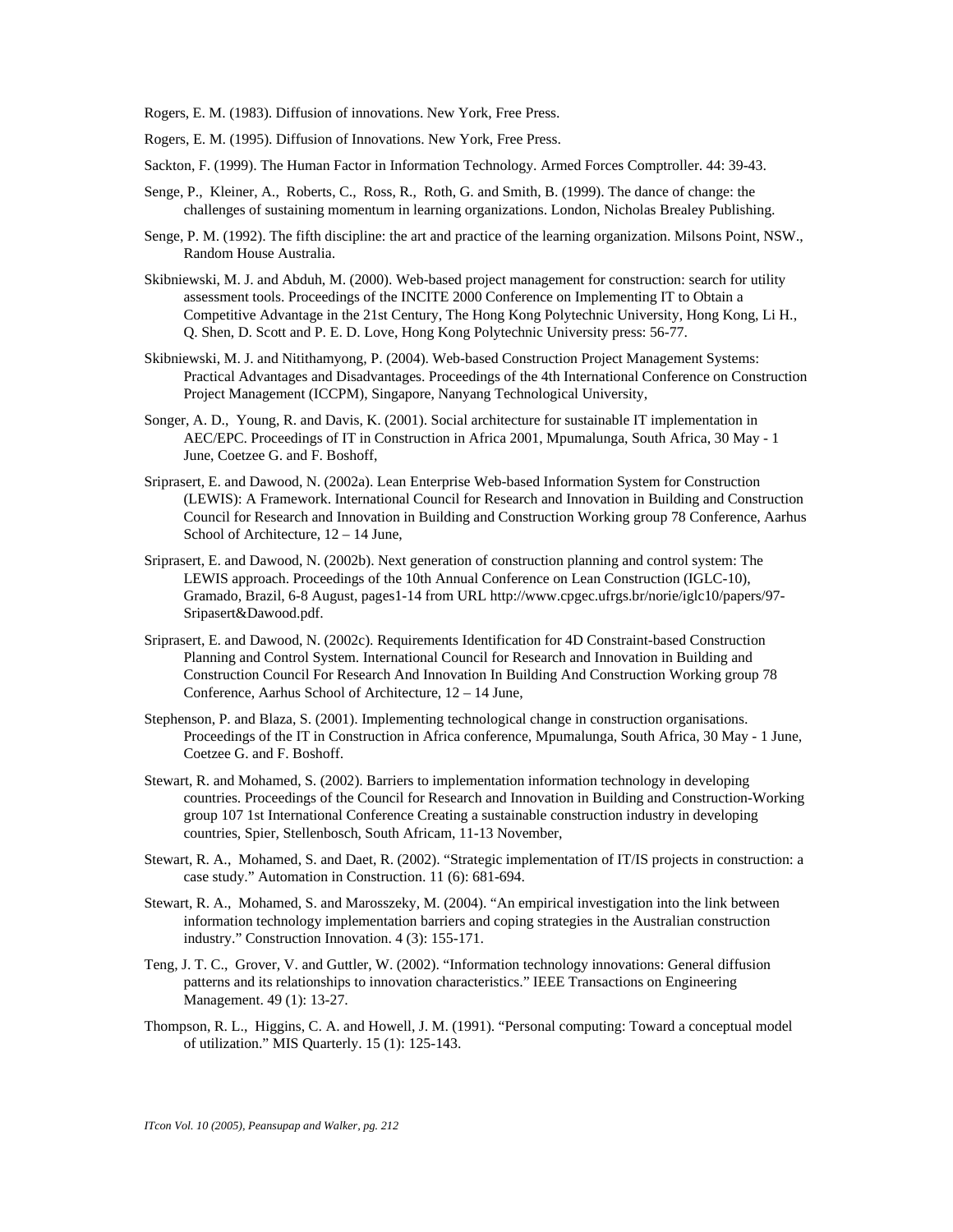- Thorpe, D. (2003). "Online Remote Construction Management trials in Queensland Department of Main Roads: a participant's perspective." Construction Innovation. 3 (2): 65-79.
- Thorpe, T. and Mead, S. (2001). "Project-specific Web sites: Friend or foe?" Journal of Construction Engineering and Management. 127 (5): 406-413.
- Tornatzky, L. G. and Fleisher, M. (1990). The Processes of Technological Innovation. Lexington, MA., Lexington Books.
- Tornatzky, L. G. and Klein, K. J. (1982). "Innovation characteristics and innovation adoption implementation: a meta analysis of findings." IEEE Transactions on Engineering Management. 29 (1): 28-45.
- Tucker, S., Mohamed, S. and Ambrose, M. D. (1999). Information technology analysis framework for Action Peninsula Project, CSIRO. Victoria, Department of Industry, Science and Resources and CSIRO.
- Tucker, S., Mohamed, S. and Ambrose, M. D. (2001). Information technology analysis framework for Action Peninsula Project, CSIRO. Victoria, Department of Industry, Science and Resources and CSIRO.
- Villeneuve, C. E. and Fayek, A. R. (2003). "Construction Project Websites: Design and Implementation." Cost Engineering. 45 (1): 26-31.
- Voordijk, H., Leuven, A. V. and Laan, A. (2003). "Enterprise resource planning in a large construction firm: implementation analysis." Construction Management and Economics. 21 (5): 511-521.
- Walker, D. H. T. and Betts, M. (1997). Information technology foresight. Proceedings of the Future Application of the Working group 78 IT for Construction Process Reengineering World Wide Web in Construction, Council for Research and Innovation in Building and Construction, July, Cairns, Australia,
- Walker, D. H. T. and Lloyd-Walker, B. M. (1999). Organisational learning as a vehicle for improved building procurement. Procurement Systems A Guide to Best Practice in Construction. Rowlinson S. and P. McDermott. London, E&FN Spon.
- Walker, D. H. T. and Peansupap, V. (2003). Innovation Diffusion Through Strategy and a COP Approach An Australian Construction Case Study. 17th ANZAM Conference, 2-5 December, Freemantle WA, Brown A., ANZAM: CD-ROM paper.
- Weippert, A., Kajewski, S. L. and Tilley, P. A. (2002a). "Internet-based information and communication systems on remote construction projects: a case study analysis." Construction Innovation. 2 (2): 103-116.
- Weippert, A., Kajewski, S. L. and Tilley, P. A. (2002b). Online Remote Construction Management (ORCM). Proceedings of the International Council for Research and Innovation in Building and Construction Council for Research and Innovation in Building and Construction Working group 78 Conference 2002, Aarhus Schooi of Architecture. 12-14 June 2002,
- Wenger, E. C. and Snyder, W. M. (2000). Communities of practice: the organisational frontier. Harvard Business Review. 78: 139-145.
- Whyte, J. and Bouchlaghem, D. (2001). IT Innovation within the Construction Organisation. Proceedings of the IT in Construction in Africa 2001 conference, Mpumalunga South Africa, 30 May - 1 June, Coetzee G. and F. Boshoff,
- Wilson, D. E. (1997). "Inspiring your users to learn." Proceedings of the ACM SIGUCCS 1997 User Services Conference XXV. Are You Ready? 25th SIGUCCS '97 Conference. 341-347.
- Wolek, F. W. (1975). "Implementation and the Process of Adopting Managerial Technology." Interfaces. 5 (3): 38-46.
- Zipf, P. J. (2000). "Technology-Enhanced Project Management." Journal of Management in Engineering. (January-Febuary): 34-39.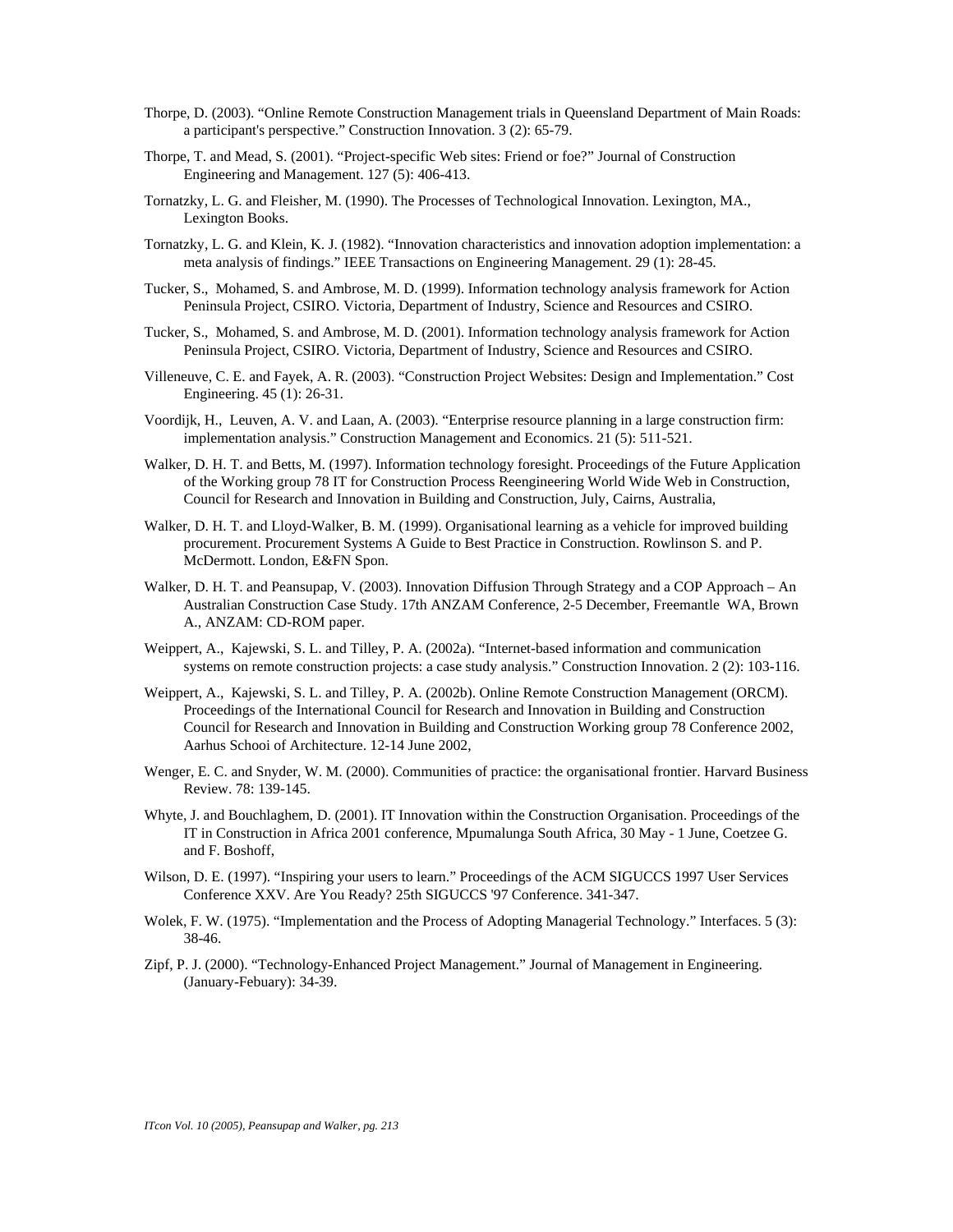| Literature   | <b>Research aim and method</b>                   | <b>Issues</b>                                                                                               |
|--------------|--------------------------------------------------|-------------------------------------------------------------------------------------------------------------|
| review       |                                                  |                                                                                                             |
| (Laage-      | Aim: Identified barriers of EDI implementation   | Technological: Standardisation of communication and information exchange; Lack of uniform codes; Lack       |
| Hellman and  | in the Swedish construction industry. They       | of applications that support EDI; Require upgrade both hardware and software to use EDI.                    |
| Gadde 1996)  | found that both organisational and technical     | Individual & social: Lack of IT competence among staff on construction site; Small number of EDI            |
|              | issues influence EDI adoption at both industrial | adopters from project partners.                                                                             |
|              | and organisational levels.                       | Managerial: Requires change in business processes and procedures; Lack of interest and knowledge of EDI     |
|              | Method: Case study of one large Swedish          | benefits; Lack of top management support; Organisational support barriers; Lack of long-term relationship   |
|              | construction company                             | among project partners                                                                                      |
| (Marsh and   | Aim: Investigated the driver and barriers of     | Individual & social: - Employee resistance                                                                  |
| Finch 1998;  | Auto-ID adoption from both industry and          | Managerial: Lack of awareness about IT benefits; Development costs are prohibitive (hardware, software      |
| Marsh and    | organisational perspectives                      | and training); The benefits of IT are difficult to justify; Unclear about performance benefits from IT      |
| Flanagan     | Method: Survey of 80 responses including 26      | investment; High incidence of technologically conservative organisations; Short-term relationship leads to  |
| 2000)        | from manufacturers and suppliers, 25 from        | avoiding IT investment; Lack of motivation of other organisations to adopt when others will be benefit;     |
|              | small-medium size firm and 29 from contractors   | Other: Client failed to enforce the technology; Too many IT products/components to make decision            |
| (Marosszeky  | Aim: Identified causes of low levels of adopting | Managerial: Limited skills and vision in strategic IT use at organisational level; Perceptions of financial |
| et al. 2000) | IT showing adoption and implementation of IT     | risk; Lack of precedent clear benefits of IT investment.                                                    |
|              | risk factors.                                    | Other: Construction industry fragmented; Low level of trust between potential collaborators                 |
|              | Method: Fieldwork interview on people from       |                                                                                                             |
|              | large, medium, and small contractors and phone   |                                                                                                             |
|              | interview with suppliers.                        |                                                                                                             |
| (O'Brien     | Aim: Identified issues related to the            | Technological: Password barriers/authorisation of information access; Limitation of technology benefits for |
| 2000)        | implementation of project web sites              | all.                                                                                                        |
|              | Method: Observation of the use of project web    | Individual & social: Range of user behaviours (pragmatist and innovators) leading to unclear benefits of IT |
|              | technologies in construction companies           | use; Over expectation of IT functionality                                                                   |
|              |                                                  | Managerial: Resistance of change; Need for new job description; Technology champion; Communication          |
|              |                                                  | density                                                                                                     |
|              |                                                  | Other: Legal issues; Level of technology maturity; Problems of cost and technological barriers tends to     |
|              |                                                  | decrease.                                                                                                   |
| (Zipf 2000)  | Aim: Suggested key success of technology         | Managerial: Management commitment; Technology leadership; Needs assessment; Budget and resource             |
|              | initiatives                                      | allocation; Establish business flow; Hardware and software evaluation; Organisational acceptance of change; |
|              | Method: Case study based on the use of project   | Pilot project initiative; Support training.                                                                 |
|              | web technologies in the engineering department   |                                                                                                             |
|              | of the Port Authority of New York and New        |                                                                                                             |

*Appendix 1- Literature review related to ICT adoption and general ICT implementation (from 1996 to 2004)*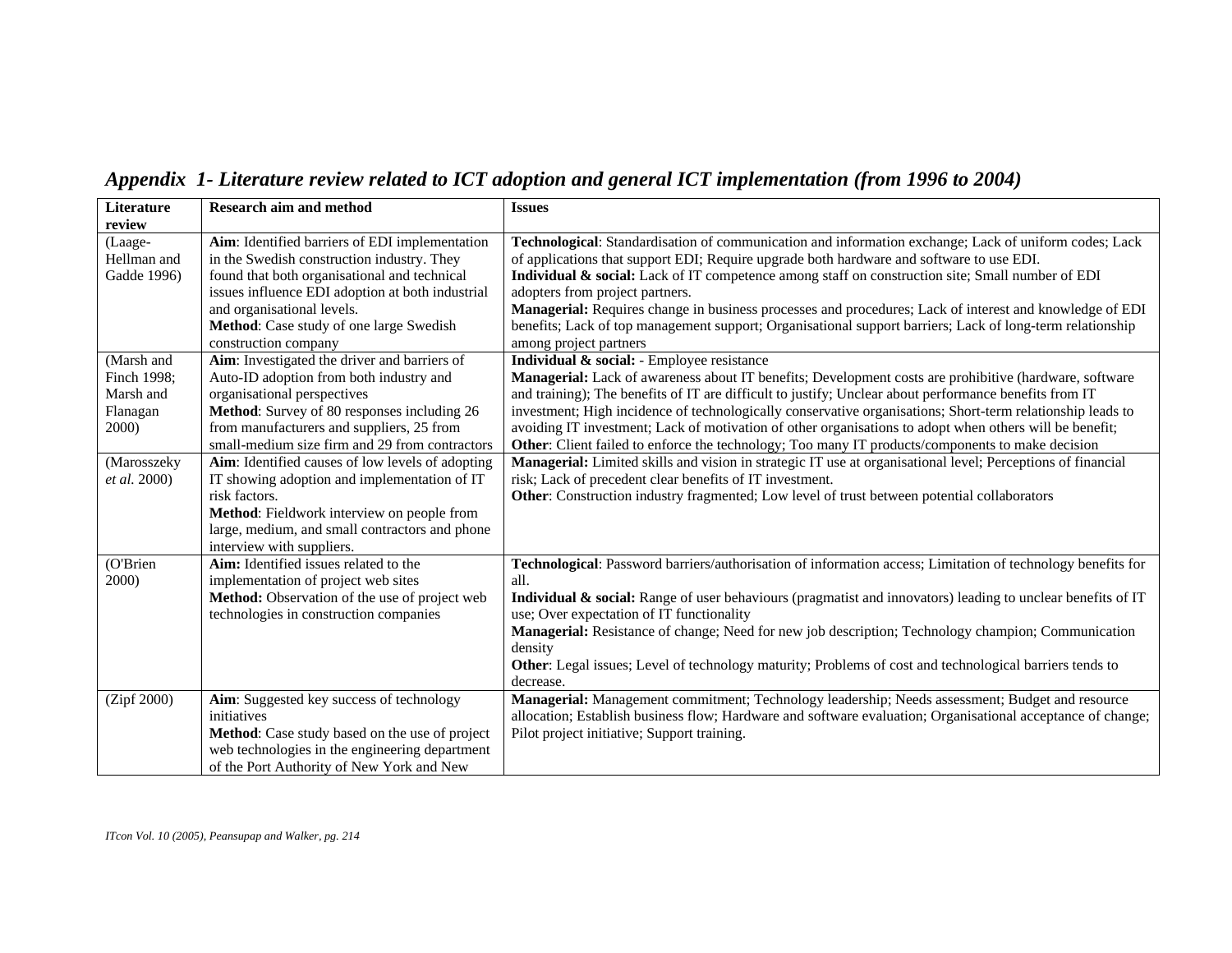|                 | Jersey                                            |                                                                                                              |
|-----------------|---------------------------------------------------|--------------------------------------------------------------------------------------------------------------|
| (Tucker et al.  | Aim: Developed a framework that consists of       | Technological: Tangible/Intangible benefits; User utility; Project management functions; Information         |
| 2001)           | factors related to IT implementation              | technology                                                                                                   |
|                 | performance measurement                           | Managerial: Strategic impact; Coordination and integration; Value adding                                     |
|                 | Method: Case study of best practice in the        |                                                                                                              |
|                 | Australian construction industry.                 |                                                                                                              |
| (Songer et al.) | Aim: Focused on social barriers of IT             | Technological: Incompatibility                                                                               |
| 2001)           | innovation (3D, data warehouse, engineering       | Individual & social: Supervisor's willingness; Subordinate's willingness; Individual barriers (staff) * most |
|                 | applications, web, data management) across        | of respondents perceived themselves willing to learn but they ranked the staff and corporate culture (their  |
|                 | organisation                                      | environment) as major barriers.                                                                              |
|                 | Method: The survey analysis was based on 69       | Managerial: Cost of implementation; Corporate culture; Incompatibility; Unperceived                          |
|                 | individuals from 34 companies from the            | benefits/value; Lack of training.                                                                            |
|                 | construction industry institution (CII) in the US | Other: Respondents of construction industry show the interest on the investment of data management           |
|                 |                                                   | (rationale).                                                                                                 |
| (Whyte and      | Aim: Identified issues and process that influence | Technological: Lack of database standard and VR model; Lack of system support; Take time to generate         |
| Bouchlaghem     | VR implementation.                                | VR; Slow frame rates to display VR; Unexpected technical problems; Significant different practice between    |
| 2001)           | Method: Interview based on CAD managers in        | CAD and VR.                                                                                                  |
|                 | three regional offices                            | Individual & social: Users involvement                                                                       |
|                 |                                                   | Managerial: Uncertainty about the projects; Pressures of work; Lack of resources; Organisational support.    |
|                 |                                                   | Other: Successful uptake of IT requires both strategic decision making by top management and decision        |
|                 |                                                   | making by technical managers.                                                                                |
|                 |                                                   | - The role of middle manager can be to coordinate business people and technical people.                      |
|                 |                                                   | - Require the need of different type of IT innovation in a range of construction organisations.              |
|                 |                                                   | - Discontinuing maintaining the relationship between developer and in-house development can lead to the      |
|                 |                                                   | unresolved IT                                                                                                |
| (Stephenson     | Aim: Focused on organisational change that        | Technological: Lack of system compatibility to support cross organisation functionality                      |
| and Blaza       | influences IT implementation success.             | Individual & social: Resistance to change; Not enough existing skill base; Fear of unknown; Lack of user     |
| 2001)           | Method: Interview with staff on Integrated        | involvement                                                                                                  |
|                 | Management Information System (MIS) within        | Managerial: Senior management resistance; Lack of planning and communication (only focus on short            |
|                 | a medium sized construction firm                  | term goal); Lack of share vision; Not enough training; Cost of investment; Organisational fit                |
| (Love et al.    | Aim: Explored barriers of implementing e-         | Technological: Lack of suitable IT infrastructure; Not enough IT benefits; Data and information security     |
| 2001)           | commerce in small and medium construction         | problems                                                                                                     |
|                 | companies                                         | Individual & social: Users' lack of IT skills; High turnover of employees; Fear of job loss; Reluctance to   |
|                 | <b>Method:</b> Unstructured interview of 20       | make work changes; Users' resistance.                                                                        |
|                 | Australian small-medium organisations in          | Managerial: Indirect or hidden cost; Difficulty to measure benefits; Lack of commitment from other           |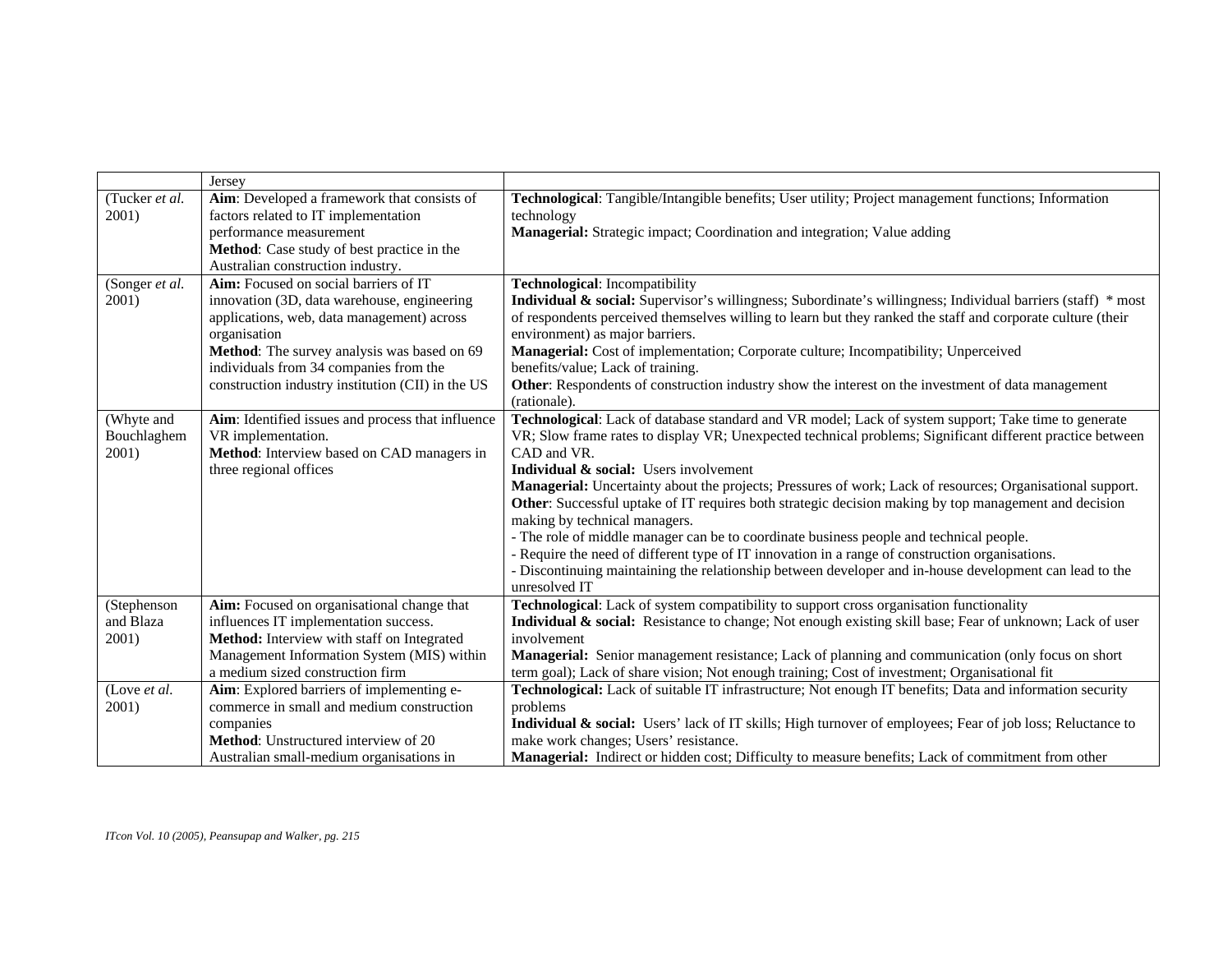|               | Victoria                                          | project participant users; Reluctance to change business practices; High investment cost.                     |
|---------------|---------------------------------------------------|---------------------------------------------------------------------------------------------------------------|
|               |                                                   | Other: Financial constraints such as short-term benefits; High cost of maintenance; Productivity decline;     |
|               |                                                   | Cost of training; Market uncertainty.                                                                         |
| (Thorpe and   | Aim: Described information transfer in project-   | Individual & social: Planning and training; Technology champion                                               |
| Mead 2001)    | specific web sites.                               | Managerial: Project participants refused to use technology                                                    |
|               | Method: Three case studies of project website     | Other: Information overload from all users' commitment to project web use                                     |
|               | were collected on push and pull information.      |                                                                                                               |
| (Weippert et  | Aim: Identified critical factors for ICT          | Technological: System compatibility; Data accessibility; Reliability; Capability                              |
| al. 2002a)    | implementation success                            | Individual & social: Internal users and project participants commitment; User involvement; Quality and        |
|               | Method: Survey and interview of five case         | accuracy of information and data input                                                                        |
|               | studies (an 'e-project' case and four cases of    | Managerial: Supported by developers, implementers and researchers; Create a feeling of trust (reliability,    |
|               | 'Project Center') by evaluating seven criteria of | relevance, need, etc.) for users; Ensure users provides quality and accuracy information to system; Users     |
|               | ICT implementation success in five case studies   | involvement; Training and technical support; Champion or IT driver.                                           |
|               |                                                   | Other: Legal issues (i.e. authenticity, integrity, confidentiality).                                          |
| (Björk 2002)  | Aim: Observed the current users of EDMS           | Technological: Slow Internet connection; Communication Standard                                               |
|               | <b>Method:</b> Review the EDMS studies            | Individual & social: User resistance; Different users' attitude and skills                                    |
|               |                                                   | Managerial: Motivation; Training of users                                                                     |
| (Stewart and  | Aim: Identified barriers to IT implementation in  | Technological: High cost of IT; Quality and quantity of IT infrastructure; System incompatibility             |
| Mohamed       | developing countries                              | Individual & social: Lack of IT skill and support IT; Computer literacy                                       |
| 2002)         | Method: Pilot survey investigates 20              | Managerial: Low level of IT awareness; Lack of leadership; Cost-driven strategy and client lack               |
|               | respondents from engineers, project managers,     | knowledge of IT benefits; Low profits margin; High work load activity                                         |
|               | architects and others                             | Other: Language barriers; Industrial fragmentation                                                            |
|               | * Respondents show moderate use of ICT such       |                                                                                                               |
|               | as email, LAN, online remote network but none     |                                                                                                               |
|               | use web-based project in this sample              |                                                                                                               |
| (Thorpe 2003) | Aim: Provided a practical view of ICT             | Technological: Perceived slowness of the Internet; Lack of the local Internet connection; Slow bandwidth      |
|               | implementation problems                           | and network traffic -> fail to send/attach large file with email; Slow Internet connection; Information and   |
|               | Method: Case study of ORCM (online remote         | data security.                                                                                                |
|               | construction management) on road construction     | Individual & social: People's trust in electronic transaction; Low user satisfaction and perceived benefit of |
|               | projects. The data are collected from survey and  | use; Lack of computer literacy; User reluctance.                                                              |
|               | interview of ORCM                                 | Managerial: Cost of system implementation; Obtain the full commitment of others                               |
| (Mohamed      | Aim: Evaluate users' perceptions on the web-      | Technological: Operational perspective: Benefits perspective; Technology/system perspective; Strategic        |
| and Stewart   | based communication                               | perspective; User orientation perspective                                                                     |
| 2003)         | Method: Survey measures users' perspective on     |                                                                                                               |
|               | operation, benefits, user orientation, strategic  |                                                                                                               |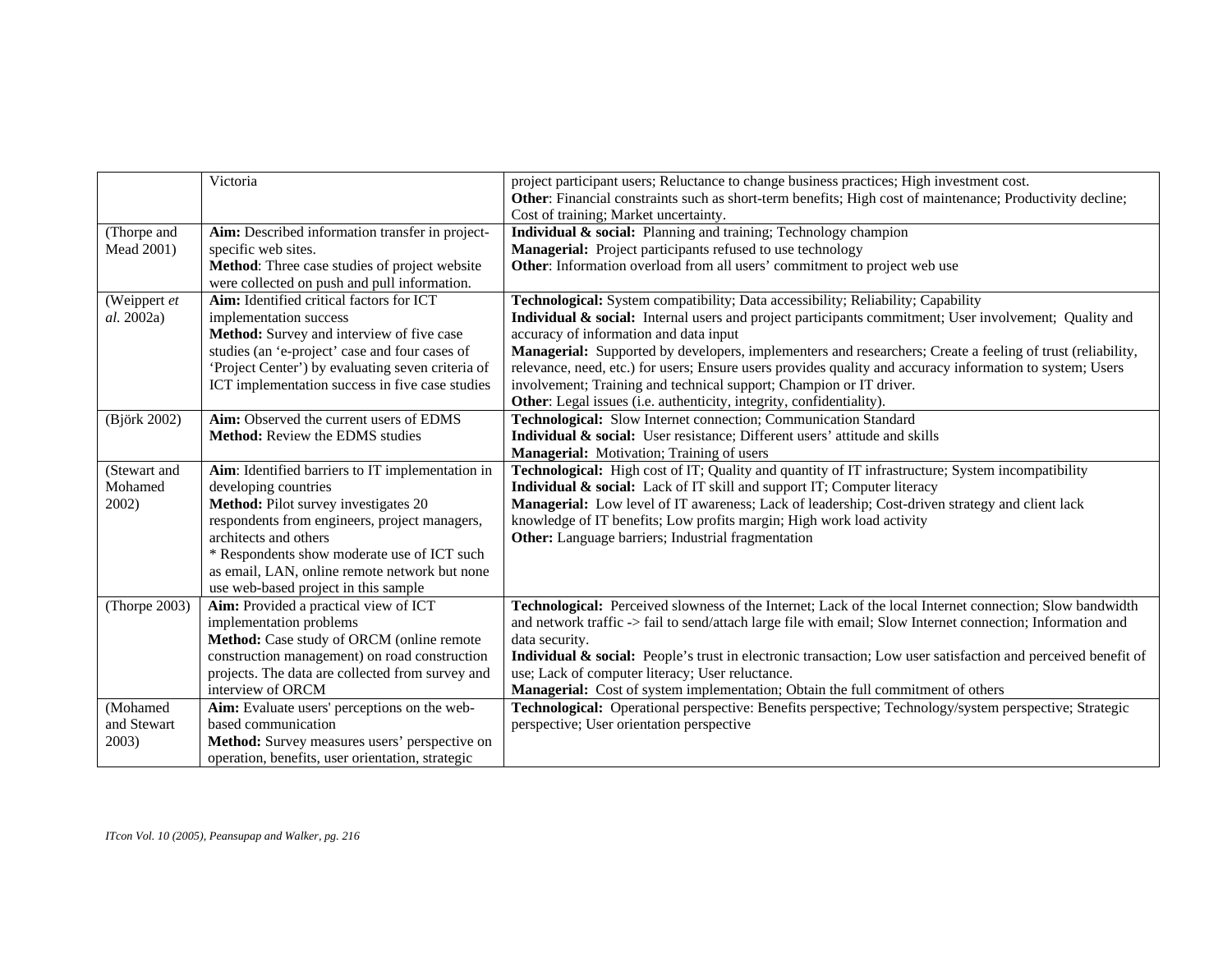|                | competitiveness, and technology system. The         |                                                                                                              |
|----------------|-----------------------------------------------------|--------------------------------------------------------------------------------------------------------------|
|                | data are based on 42 project participants.          |                                                                                                              |
| (Alshawi and   | Aim: Reviewed the five cases that currently use     | Technological: Incompatibility of system; Difficulty to send large file sizes and security of system         |
| Ingirige 2003) | project web technology and identified the           | <b>Individual &amp; social:</b> Different IT skill and competence; Lack of project partner commitment        |
|                | benefits and problems                               | Other: Benefits: Improve speed of information transfer and enhance communication; Support decision-          |
|                | Method: Five case studies of project web            | making; Reduction of delivery and copying cost; Reduce the storage space for paper work; Summary of the      |
|                | technology were interviewed on the background,      | benefits of using project web sites related to construction phases: tendering, design & construction and     |
|                | benefits and problems.                              | trading (e-commerce)                                                                                         |
| (Voordijk et   | Aim: To understand the factors that lead to the     | Technological: Fit between maturity of IT infrastructure and strategic role of IT                            |
| al. 2003)      | success and failure of ERP in large construction    | Managerial: Fit between business and IT strategy; Fit between implementation methods and change              |
|                | firms by focusing on the fit between the            | process in organisation                                                                                      |
|                | following pairs of elements in ERP                  |                                                                                                              |
|                | implementation: (1) business strategy and IT        |                                                                                                              |
|                | strategy, (2) maturity of the IT infrastructure and |                                                                                                              |
|                | the strategic role of IT, and (3) the               |                                                                                                              |
|                | implementation method and organisational            |                                                                                                              |
|                | change.                                             |                                                                                                              |
|                | Method: Case study of three main business           |                                                                                                              |
|                | units in a large Dutch-based construction firm.     |                                                                                                              |
| (Huang et al.  | Aim: Identified the criteria for IT adoption        | Technological: Relative advantage i.e. Compatibility, Complexity, Observability or trialability,             |
| 2003)          | decision within construction industry               | Technologies opportunities, Centrality, Cost, Communicability, Divisibility, Profitability, Social approval  |
|                | (initial adoption)                                  | and image, Voluntaries, Result demonstrability, Visibility, Preparedness                                     |
|                | Method: Online survey questionnaire was used        | Individual & social: Characteristics of key individual                                                       |
|                | to collect data. The analysis is based on the 63    | Managerial: Characteristics of organisational structure i.e. Innovativeness of organisation, Characteristics |
|                | respondents that consist of IT consultants,         | of communication environment, Organisational training and learning, Management attitude, External            |
|                | software development organisation,                  | environment, Leadership                                                                                      |
|                | architectural, structural and engineering,          | Other: Supply chain change; Process adjustment resulting from the company growth; Process adjustment         |
|                | transportation, and other industries.               | resulting from increasing complexity of high tech facilities; Client demand and other process problems;      |
|                |                                                     | Market pull                                                                                                  |
| (Gyampoh-      | Aim: Explored the issues of information             | Technological: System incompatibility; Storage problems; Searching and retrieval problems.                   |
| Vidogah et al. | management, vision of the future, and the impact    | Individual & social: Internal culture; Social uncertainty; Unchanging individual dominants; Reaction to      |
| 2003)          | of efficiency                                       | technology and utilisation of employee potential; Lack of motivation to adopt technology; - Employee         |
|                | Method: Open-ended interview was used to            | potential not utilised to best advantage; Lack of internal champion; Lack of management commitment.          |
|                | collect the data from three case studies of         | Managerial: Cost escalation and paper waste; Poor access to information; Labour intensive; Delays and        |
|                | construction companies. Each company                | misunderstanding; Lack of corporate systems                                                                  |